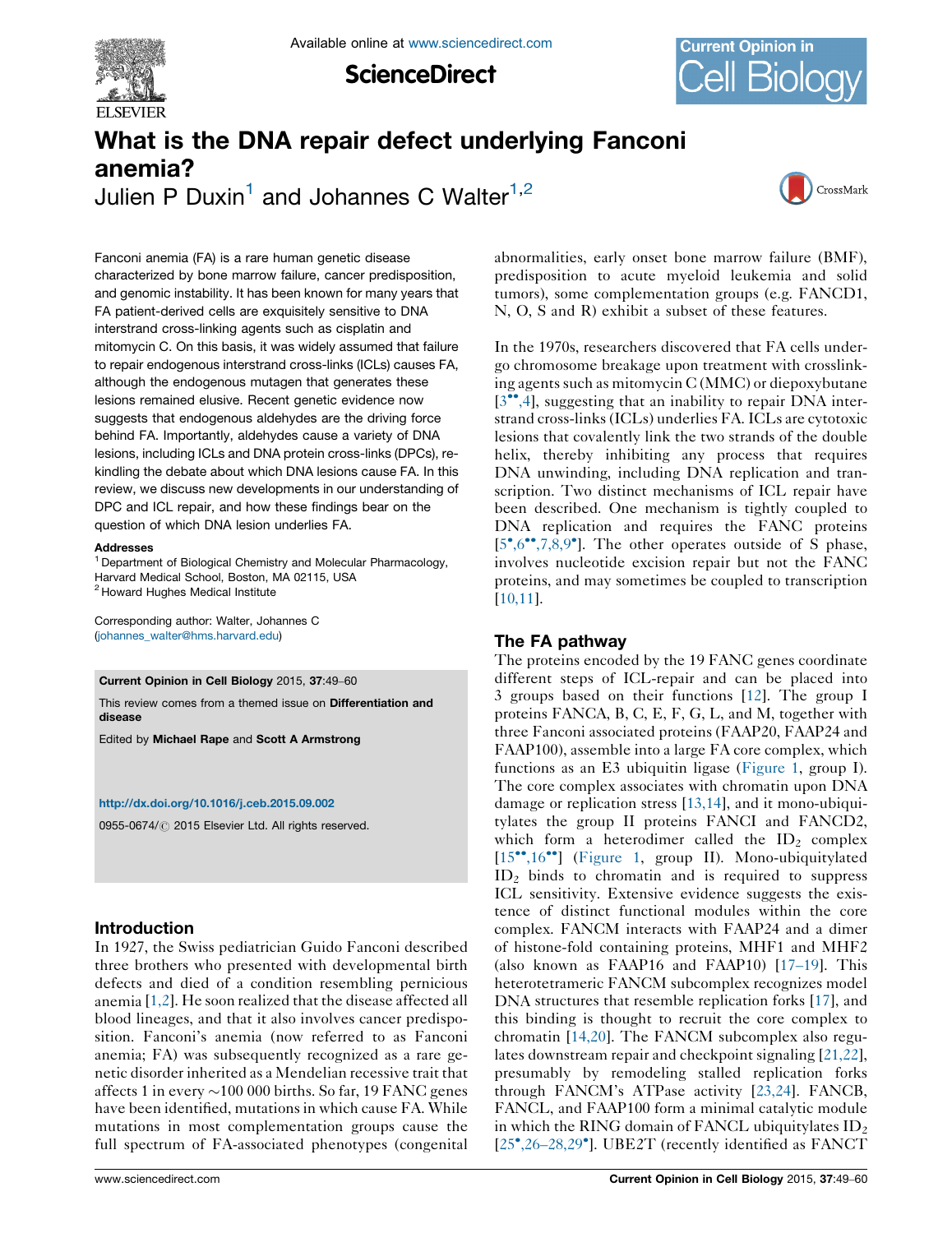<span id="page-1-0"></span>



The Fanconi anemia pathway. The FA pathway comprises 19 proteins that have been classified into three groups [[12](#page-7-0)]. Upon detection of the crosslink, the FA core complex (group I, blue spheres) ubiquitylates the heterodimer FANCI-FANCD2 (ID<sub>2</sub>) (group II, green spheres). Ubiquitylated  $ID<sub>2</sub>$  then coordinates processing by downstream repair factors (group III, orange spheres). Proteins shaded in grey are important for ICL repair and can be classified as group I–III, but they have not been found to be mutated in patients with FA. Although BRCA1 and RAD51 are considered to fall into group III, they also have functions upstream of  $ID_2$  ubiquitylation  $[40^{\circ},61]$  $[40^{\circ},61]$  $[40^{\circ},61]$  $[40^{\circ},61]$  $[40^{\circ},61]$ .

[\[30](#page-8-0)–32]) functions as the E2 ubiquitin-conjugating enzyme, and its interaction with FANCL is required for  $ID_2$ monoubiquitination [\[33,34\]](#page-8-0). FANCA, FANCG, FAAP20 and FANCC, FANCE, FANCF form two other subcomplexes that are proposed to assist the catalytic subcomplex in binding to chromatin [\[26](#page-8-0)].

Mono-ubiquitylated  $ID_2$  promotes repair of the ICL by group III proteins, which include the nuclease XPF (FANCQ) [\[35](#page-8-0)], the scaffolding protein SLX4 (FANCP) [\[36,37\]](#page-8-0), and the homologous recombination (HR) factors PALB2 (FANCN) [[38\]](#page-8-0), BRCA2 (FANCD1) [\[39](#page-8-0)<sup> $\bullet$ °</sup>], RAD51 (FANCR) [[40](#page-8-0) ], RAD51 C (FANCO) [[41](#page-8-0)], BRCA1 (FANCS) [[42\]](#page-8-0) and FANCJ (BRIP1) [\[43](#page-8-0)-45] (Figure 1, group III). Finally, the modified  $ID_2$  complex is deubiquitinated by the ubiquitin specific peptidase 1 (USP1) [\[46](#page-8-0)] and its activating partner UAF1 [[47\]](#page-8-0). Importantly many other factors participate in ICL repair including the nucleases SNM1A, SNM1B, FAN1, MUS81- EME1, SLX1, MRN and CTIP, and translesion (TLS) polymerases REV1 and polymerase  $\zeta$  (pol  $\zeta$ ) [\[11](#page-7-0)]. In most cases, these factors were identified because their deficiency causes cellular sensitivity to ICLs. Whether all the above proteins actually operate in the FA pathway of ICL repair is presently unclear. For example, current evidence suggests that FAN1, originally identified as a nuclease that is recruited to sites of damage by ubiquitylated  $ID_2$ [\[48](#page-8-0)–50], probably does not operate in the FA pathway of ICL repair [[51](#page-9-0)<sup>°</sup>]. Consistent with this view, mutations in FAN1 are associated with karyomegalic interstitial nephritis, a form of chronic kidney disease, instead of FA  $[52^{\circ}].$  $[52^{\circ}].$ 

Some Fanconi proteins stabilize stressed replication forks. A new report identified a dominant negative RAD51 (FANCR) mutation that causes a Fanconi-like phenotype [[40](#page-8-0)<sup>°</sup>]. While FANCR patient cells are HR proficient, they are sensitive to crosslinking agents, apparently due to over-resection of nascent strands by DNA2 [\[40](#page-8-0) [,53](#page-8-0)–55]. Interestingly, when forks are arrested with hydroxyurea, nascent strands are protected from Mre11-dependent degradation by BRCA1, BRCA2, and RAD51 [\[56,57\]](#page-9-0), as well as FANCA and ubiquitylated FANCD2 [[58](#page-9-0)<sup>°</sup>]. However, it seems unlikely that all FA genes, particularly those required for endonucleoytic cleavage of DNA (SLX4 and XPF), will be required to protect stalled forks in the absence of damage. As such, it seems unlikely that fork protection by FA proteins in the absence of damage is central to suppression of the FA phenotype.

# Replication-coupled ICL repair: how does it work?

The participation of structure-specific endonucleases, TLS polymerases, and the HR machinery led to a model of ICL repair in which collision of a replication fork triggers incisions on either side of the ICL, followed by TLS, and HR-mediated fork restart [[12,59\]](#page-7-0). However, a detailed mechanism, as well as the function of the FA pathway, remained elusive until replication-coupled ICL repair was recapitulated in Xenopus egg extracts  $[6\text{''}].$  $[6\text{''}].$ When a plasmid containing a site-specific ICL is incubated in egg extract, replication initiates at a random location on the plasmid, and two replisomes quickly converge on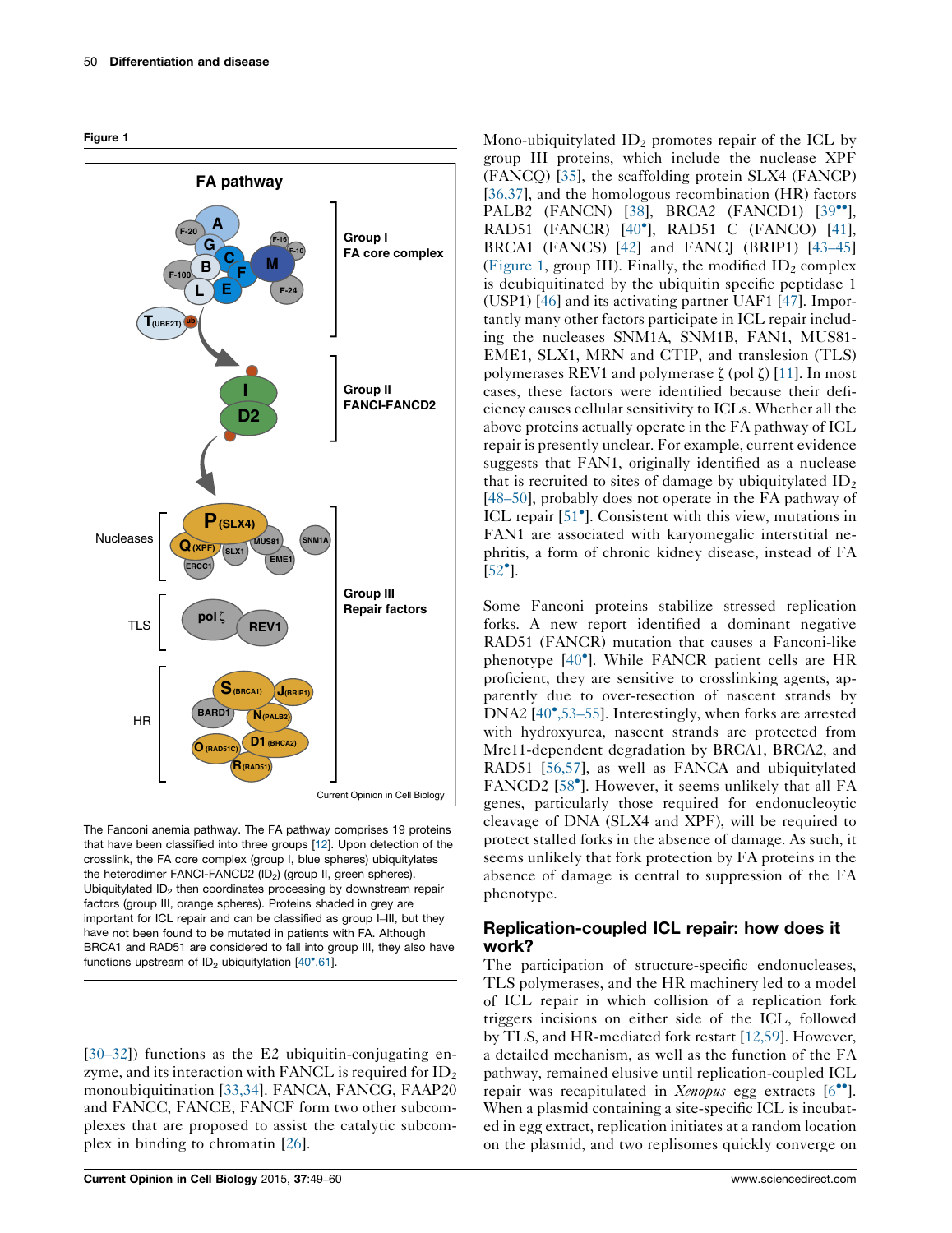<span id="page-2-0"></span>the ICL (Figure 2a, i-ii). Upon collision with the ICL, leading strands of each replisome initially stall  $\sim$ 20 nucleotides from the lesion due to steric hindrance by the CMG helicase (a complex of Cdc45, MCM2-7, and GINS), which travels along the leading strand template and thus stalls at the lesion [[60\]](#page-9-0). The first detectable event in repair is the active unloading of the stalled CMGs, which requires ubiquitin signaling and the BRCA1 (FANCS)-BARD1 tumor suppressor complex [\[60,61\]](#page-9-0). The mechanism of CMG unloading is still unknown but may involve ubiquitylation of the MCM2-7 complex [[62,63](#page-9-0)] by BRCA1-BARD1. Once CMG is unloaded, leading strands are extended to within 1 nucleotide of the crosslink (-1 position), probably by the leading strand DNA polymerase  $\epsilon$  [[64\]](#page-9-0) (Figure 2a, iii). Concurrent with this 'approach' of the leading strand, ubiquitylated  $ID_2$  localizes to the ICL and promotes dual incisions on either side of the ICL ('unhooking')  $[65\text{''}]$  $[65\text{''}]$  by recruiting a complex of the scaffolding protein SLX4 and the 3' flap endonuclease XPF (FANCQ)-ERCC1 [[66,67](#page-9-0)<sup>°</sup>] (Figure 2a, iv). Interestingly, in the absence of XPF, neither the 5' nor the 3' incision takes place  $[67^{\circ}]$  $[67^{\circ}]$  $[67^{\circ}]$ , suggesting that XPF might perform both incisions, as recent-ly proposed [\[68](#page-9-0)<sup>°</sup>]. Alternatively, one or more 5' flap endonucleases might incise the  $5'$  side but depend on prior action of XPF on the  $3'$  side. Indeed, the  $5'$  flap endonuclease SLX1 could be recruited through an interaction with SLX4 [69–[72\]](#page-9-0) while CTIP, a newly recognized 5' flap endonuclease  $[73,74]$ , might be recruited directly via  $ID_2$  [\[75,76\]](#page-9-0). Analogous coupling between 3'

#### Figure 2



Mechanisms of ICL repair. Two mechanisms of ICL repair are depicted. (a) The fork convergence pathway, in which ICL repair is triggered when two forks converge on the lesion. (b) The fork traverse pathway, in which a single fork bypasses an ICL without unhooking the parental strands. Incisions are represented by orange arrows.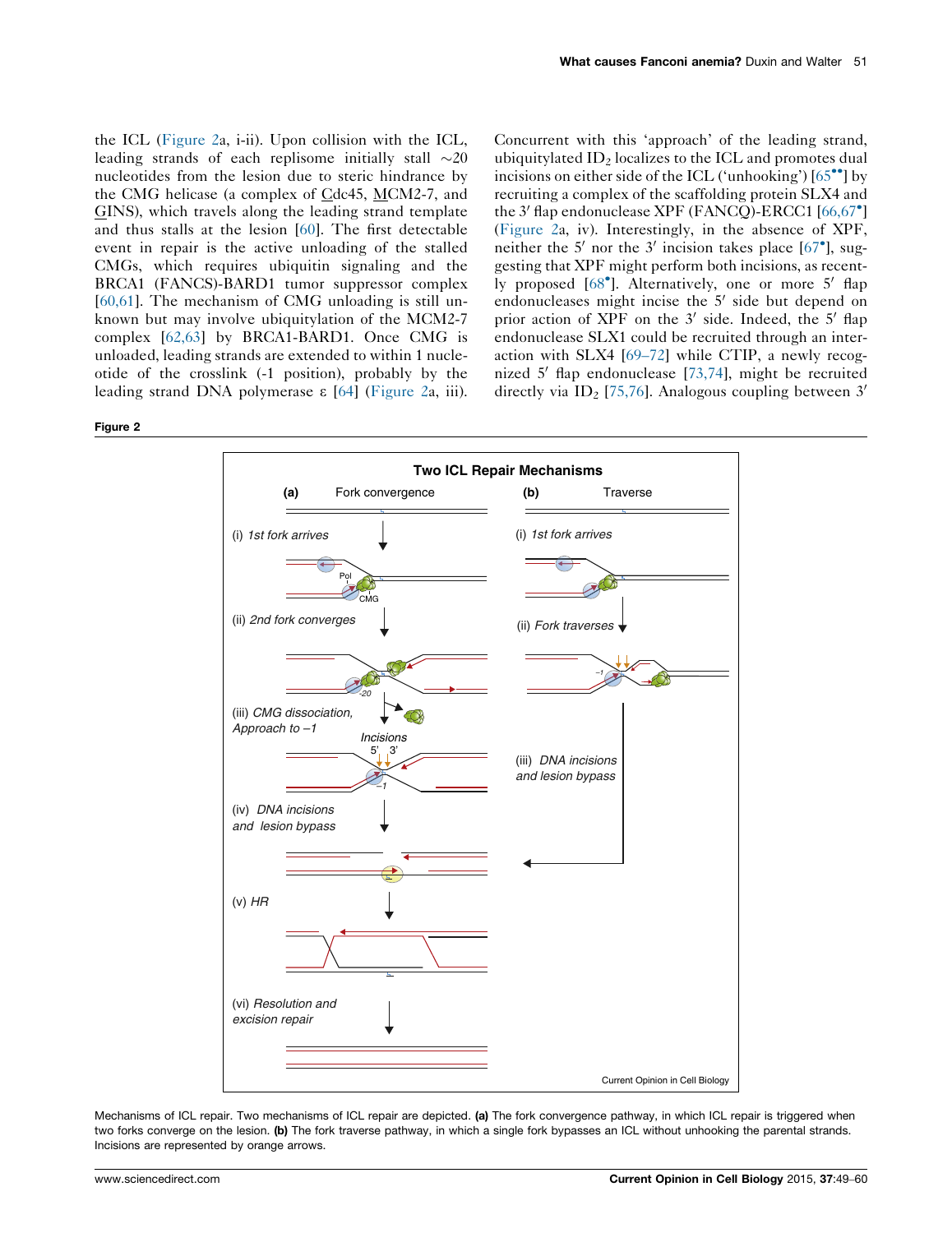## and 5' flap endonucleases has been observed between XPF and XPG during nucleotide excision repair (NER) [\[77](#page-9-0)]. Dual incisions generate a two-ended double strand break (DSB) in one of the sister chromatids while leaving a DNA adduct on the other sister. The adducted chromatid is restored by TLS in a two-step reaction. First a nucleotide is inserted across from the damage base by an unknown polymerase. The abnormal primer template is then extended by a complex of REV1 and pol  $\zeta$ , whose recruitment to chromatin requires the FA core complex  $[6\degree, 64, 78]$  $[6\degree, 64, 78]$  [\(Figure](#page-2-0) 2a, iv). Finally, the DSB is repaired by Rad51-mediated HR utilizing the intact sister chromatid as a homology donor [\[79](#page-10-0)] [\(Figure](#page-2-0) 2a, v). In egg extracts, the remaining mono-adduct persists, but in cells, the adduct is likely removed by excision repair [\(Figure](#page-2-0) 2a, vi).

An important question is whether ICL repair requires the convergence of two forks on the lesion or whether one fork suffices, as proposed in most classical models of ICL repair [[59\]](#page-9-0). Indeed, during chromosomal DNA replication, where the inter-origin distance is roughly 100 kb [\[80](#page-10-0)], one fork will often encounter an ICL long before a second fork arrives. Importantly, when only one fork was allowed to strike the ICL in egg extracts (due to a barrier that prevented arrival of the second fork), the lone fork did not initiate ICL repair and its CMG was never unloaded [[81](#page-10-0)<sup>°</sup>]. However, CMG unloading and repair were restored when the second fork arrived as much as one hour after the first fork (due to timed dissolution of the barrier). Although the requirement for two forks needs to be confirmed in cells, the data in egg extracts show that a single fork, while inactive for ICL repair, remains stable and competent for repair until a second fork arrives. Consistent with this view, stalled replication forks are generally very stable *in vivo*, and collapse only after prolonged treatment with hydroxyurea [[82](#page-10-0) ] or following global exhaustion of the single strand DNA binding protein, RPA [[83](#page-10-0) ]. The advantage of coupling CMG unloading to fork convergence is that it avoids inadvertent replisome disassembly at single forks that have stalled transiently. This is especially important given the absence of de novo CMG assembly pathways in the S phase of the cell cycle [[84\]](#page-10-0). In summary, it appears that waiting for two forks to converge on an ICL is a viable strategy to initiate ICL repair.

Recently, Seidman and colleagues investigated the collision of replication forks with fluorescently marked psoralen ICLs in cells using DNA combing  $[85\degree]$  $[85\degree]$  $[85\degree]$ . Although they observed many instances of fork convergence, more often single forks bypassed ICLs without unhooking them [\(Figure](#page-2-0) 2b, i-ii, 'traverse'). In this scenario, ICL repair is thought to occur after the traversed fork has moved beyond the lesion. The mechanism of traverse, including the identity of the helicase that unwinds DNA distal to the ICL, is currently unclear. However, one attractive possibility is that the CMG ring transiently opens and is

pushed past the ICL by FANCM, whose translocase activity is required for traverse  $[85$  $[85$ <sup>\*\*</sup>]. In a mechanism that may be analogous to ICL traverse, the large T antigen DNA helicase was shown to bypass a covalent DNA–protein cross-link (DPC) on the translocation strand, probably via ring opening [\[86](#page-10-0)]. Importantly, whether two forks converge on an ICL [\(Figure](#page-2-0) 2a, iii) or a single fork undergoes traverse ([Figure](#page-2-0) 2b, ii), a similar X-shaped DNA structure is generated around the lesion, which may be the critical trigger for ICL unhooking [[87](#page-10-0)]. At present, it is unclear how the balance between traverse and fork convergence in cells is governed. Nevertheless, the work in extracts and cells suggests that a single fork stalled at an ICL is unable to promote repair and that an X-shaped structure, generated by fork convergence or traverse, is the key substrate of the endonucleases that unhook the ICL.

# FA and reactive aldehydes

Based on the sensitivity of FA cells to agents such as cisplatin and mitomycin C, it has been widely assumed that FA is caused by defective repair of endogenously produced ICLs. However, which metabolites produce such ICLs has been a matter of conjecture. The best candidates are reactive aldehydes, since they are known to form a wide variety of DNA adducts including ICLs [\[88](#page-10-0)]. For example, formaldehyde is generated during histone demethylation and dealkylation of methylated DNA [[89,90](#page-10-0)]. It is also an intermediate required for the biosynthesis of purines and certain amino acids and is found at high concentration in human plasma  $(\sim 30 -$ 90  $\mu$ M) [\[91,92\]](#page-10-0). Formaldehyde generates ICLs via a methylene bridge formed between the exocyclic amino groups of adjacent DNA bases [[93,94](#page-10-0)] [\(Figure](#page-4-0) 3a, top pathway). Acetaldehyde is a byproduct of ethanol oxidation and an intermediate of carbohydrate metabolism [\[95](#page-10-0)], and it forms ICLs, mainly by reacting with guanines [\(Figure](#page-4-0) 3b) [\[96](#page-10-0)–98]. Other reactive aldehydes including 4-hydroxynonenal (4-HNE), acrolein, malondialdehyde and crotonaldehyde are produced through lipid peroxidation [[88\]](#page-10-0), and most of these agents are able to form ICLs [98–[102](#page-10-0)]. Despite evidence that reactive aldehydes induce ICLs in the test tube, for many years there was no evidence to suggest they underlie the etiology of FA.

This picture has changed dramatically, as recent genetic experiments provide powerful evidence for a connection between endogenous aldehydes and FA. Initially, it was reported that chicken cells deficient in FANC proteins are highly sensitive to low doses of formaldehyde [[103\]](#page-10-0). Patel and colleagues then explored the interplay of aldehyde metabolism and the Fanconi pathway in mice, by deleting the acetaldehyde detoxifying enzyme, aldehyde dehydrogenase 2 (ALDH2). While  $A/dh2^{-/-}$  and  $Fancd2^{-/-}$  single mutant mice were viable and exhibited no severe phenotypes,  $Aldh2^{-/-}$  Fancd2<sup>-/-</sup> mice were born only from mothers carrying at least one wild-type allele of Aldh2,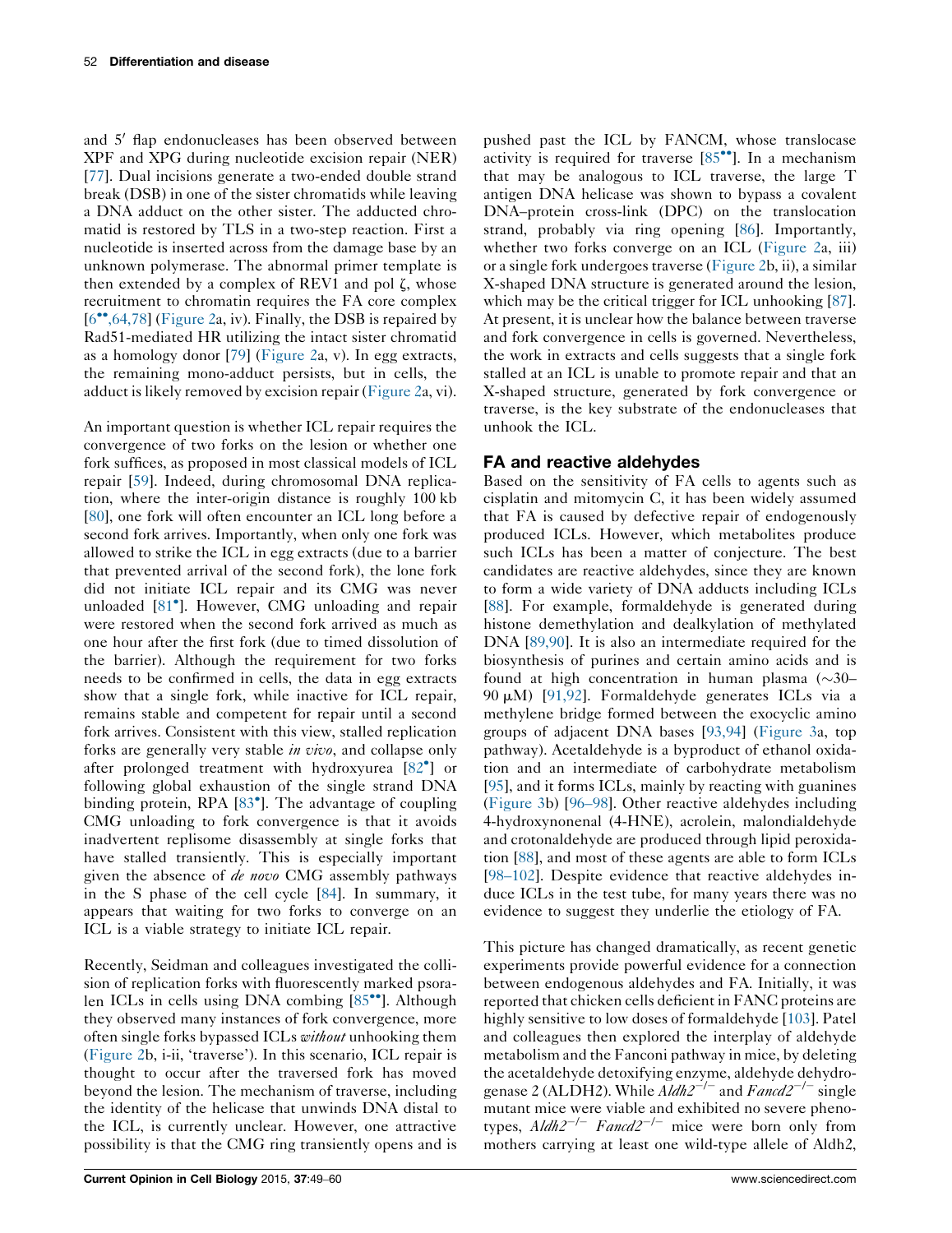<span id="page-4-0"></span>

Aldehyde mediated DNA cross-links. Reactions of DNA with formaldehyde (a) and acetaldehyde (b) are depicted. (a) Formaldehyde reacts with primary amines of DNA bases to form a methylol adduct. Dehydration results in the formation of a Schiff base intermediate that can react with another base to form an interstrand cross-link (top) or a lysine to form a DNA–protein cross-link (bottom). (b) Acetaldehyde mainly reacts with the exocyclic amine of deoxyguanine to form N<sup>2</sup>-ethylidene-2'-deoxyguanine adducts [\[97](#page-10-0)]. Through the reaction of a second acetaldehyde molecule N<sup>2</sup>-ethylidene-2'-deoxyguanine is converted to 1,N<sup>2</sup>-propano-2'-deoxyguanine [\[97,132](#page-10-0)]. 1,N<sup>2</sup>-propano-2'-deoxyguanine adducts exist in equilibrium between the open and closed form. The ring open form which is favored in double strand DNA can induce ICLs by reacting with another dG on the complementary strand [\[96](#page-10-0)–98]. It can also form DPCs by reacting with primary amines of proteins (not depicted) [\[111\]](#page-11-0).

demonstrating that aldehyde catabolism in utero is essential for embryonic development  $[104^{\bullet\bullet}]$  $[104^{\bullet\bullet}]$  $[104^{\bullet\bullet}]$ . Viable  $\frac{A}{dh2^{-}}$  $Fancd2^{-/-}$  mice displayed developmental abnormalities and died of acute lymphoblastic leukemia within the first 6 months of life. The few mice that did not get leukemia eventually developed spontaneous BMF  $[105\text{°}']$  $[105\text{°}']$  $[105\text{°}']$ . When challenged with ethanol soon after birth, mice rapidly developed severe BMF  $[104\text{°}$  $[104\text{°}$ . Underlying these phenotypes was a profound reduction in the hematopoietic and progenitor stem cell pool as observed in FA patients [\[105](#page-10-0)<sup>••</sup>]. More recently, Patel and colleagues also examined the connection of the FA pathway with alcohol dehydrogenase 5 (ADH5), thought to be the major formaldehyde catabolizing enzyme [\[106](#page-10-0)]. By contrast to the situation for ALDH2,  $Adh5^{-/-}$  Fancd2<sup>-/-</sup> mice were born irrespectively of maternal Adh5 status. However, these

mice developed BMF and hematopoietic stem cell depletion much earlier than  $A/dh2^{-/-} Fancd2^{-/-}$  mice, suggesting that endogenous formaldehyde is more cytotoxic than acetaldehyde. Accordingly, in chicken cells mutations in FANC genes are synthetically lethal with Adh5 but not  $A/dh2$  mutations  $[104^{\bullet\bullet}, 107^{\bullet}]$  $[104^{\bullet\bullet}, 107^{\bullet}]$ . The greater toxicity of formaldehyde could be due to a higher reactivity of formaldehyde and/or a greater abundance of endogenous formaldehyde versus acetaldehyde. The fact that  $A/dh2^{-/-}$ Fancd $2^{-/-}$  and Adh5<sup>-/-</sup> Fancd2<sup>-/-</sup> double mutant mice recapitulate the key phenotypes of FA suggests that BMF in FA patients is caused by aldehyde toxicity. Consistent with this view, in Japanese FA patients, the severity of the disease correlates with the Asian flushing mutation, a dominant negative allele of Aldh2 present in 36% of the population in East Asia [[108](#page-10-0) ]. In the future, it will be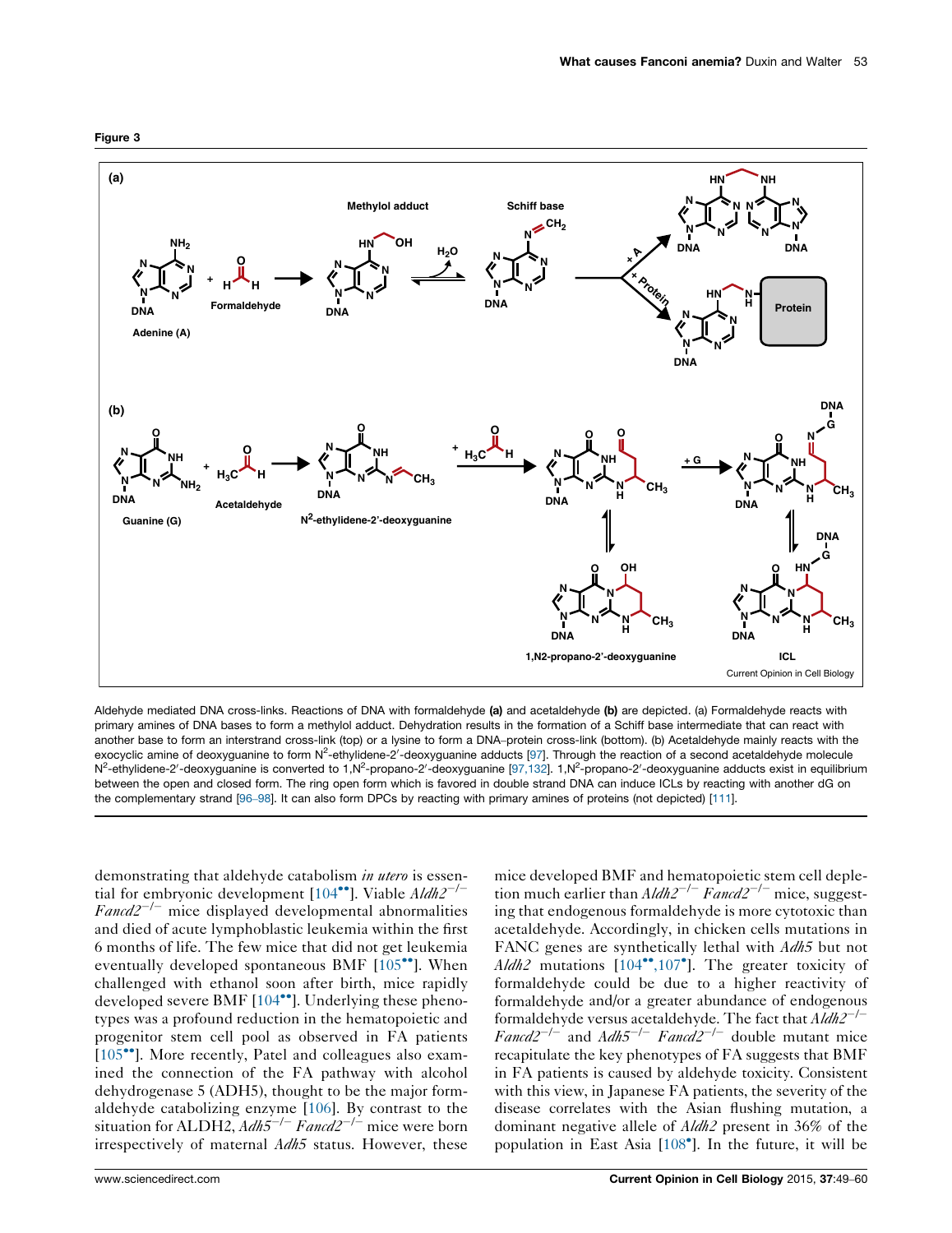<span id="page-5-0"></span>important to track the maternal Aldh2 status for a wider cohort of FA patients to determine whether maternal aldehyde detoxification protects human FA patients from DNA damage  $[104\degree, 109]$  $[104\degree, 109]$ . Together, these experiments indicate that eukaryotic cells use a two-pronged approach to avoid the genotoxic effects of reactive aldehydes [\[110](#page-11-0)]. On the one hand, their levels are kept in check by aldehyde catabolizing enzymes. On the other hand, the damage created by these agents is neutralized by the FA pathway. In mice, only the absence of both pathways causes severe toxicity, whereas in humans, neutralizing the FA pathway alone is sufficient to cause disease.

What do these studies teach us about the endogenous lesions that cause FA? The first question is which specific aldehyde(s) are relevant to FA. Since mutations in Aldh2 and Adh5 both cause synthetic sickness with mutations in FANC genes, both acetaldehyde and formaldehyde might be able to cause the offending lesions. Alternatively, mutations in *Aldh2* and *Adh5* may lead to an increase in a common, unique metabolite that drives FA. Given its greater toxicity in chicken cells and mice, formaldehyde might be the primary culprit [\[106,107](#page-10-0) ]. Even if this is the case, there is a further ambiguity, since formaldehyde causes not only ICLs, but also DPCs [\[111,112\]](#page-11-0). In fact, formaldehyde is known to favor DPC lesions [\[92](#page-10-0)] by forming a methylene bridge between nucleophilic amino acid side chains and exocyclic amines of DNA bases [[113\]](#page-11-0) [\(Figure](#page-4-0) 3a, bottom pathway). To complicate matters further, most chemicals traditionally considered to be ICL-inducing agents such as nitrogen mustards or platinum compounds can also cause DPCs [114–[117\]](#page-11-0). Thus, when FA cells are treated with aldehydes, cisplatin, or other bifunctional compounds, both ICLs and DPCs are likely to form, making it impossible to determine which lesion drives toxicity. In conclusion, although the identification of aldehydes as the endogenous metabolites underlying FA represents an important breakthrough, the nature of the offending DNA lesions remains unknown.

## The FA pathway and DPC repair

One approach to resolve the above ambiguity is to examine the requirement for the FA pathway in the repair of chemically-defined DNA lesions. Importantly, extract and cell-based studies showed that the FA pathway is essential for the repair of synthetic ICLs  $[9^{\bullet}, 65^{\bullet \bullet}]$  $[9^{\bullet}, 65^{\bullet \bullet}]$  $[9^{\bullet}, 65^{\bullet \bullet}]$ . What about DPCs?

The repair of chemically-defined DPC lesions was recently recapitulated in egg extracts  $[118\text{°}$  $[118\text{°}$  $[118\text{°}$ . A bacterial DNA methyltransferase (M. HpaII) was covalently linked to a specific location in a plasmid (via the C6 position on cytosine), and the resulting DPC was incubated in egg extracts, whereupon it was repaired in a replication-dependent manner. When the DPC is encountered on the leading strand template, replication stalls due to collision

of CMG with the lesion, as seen during ICL repair (Figure 4, i-ii). However, in contrast to ICL repair, DPC repair does not require fork convergence, and CMG is not unloaded. Instead, the DPC is degraded

#### Figure 4



DNA–protein cross-link repair by replication-coupled proteolysis. A replication fork stalls when it encounters a DNA–protein cross-link (DPC). This stalling can be relieved by the degradation of the DPC to a peptide by a replication-dependent protease. A potential candidate for this protease is DVC1, which has homology to the yeast DPC protease Wss1.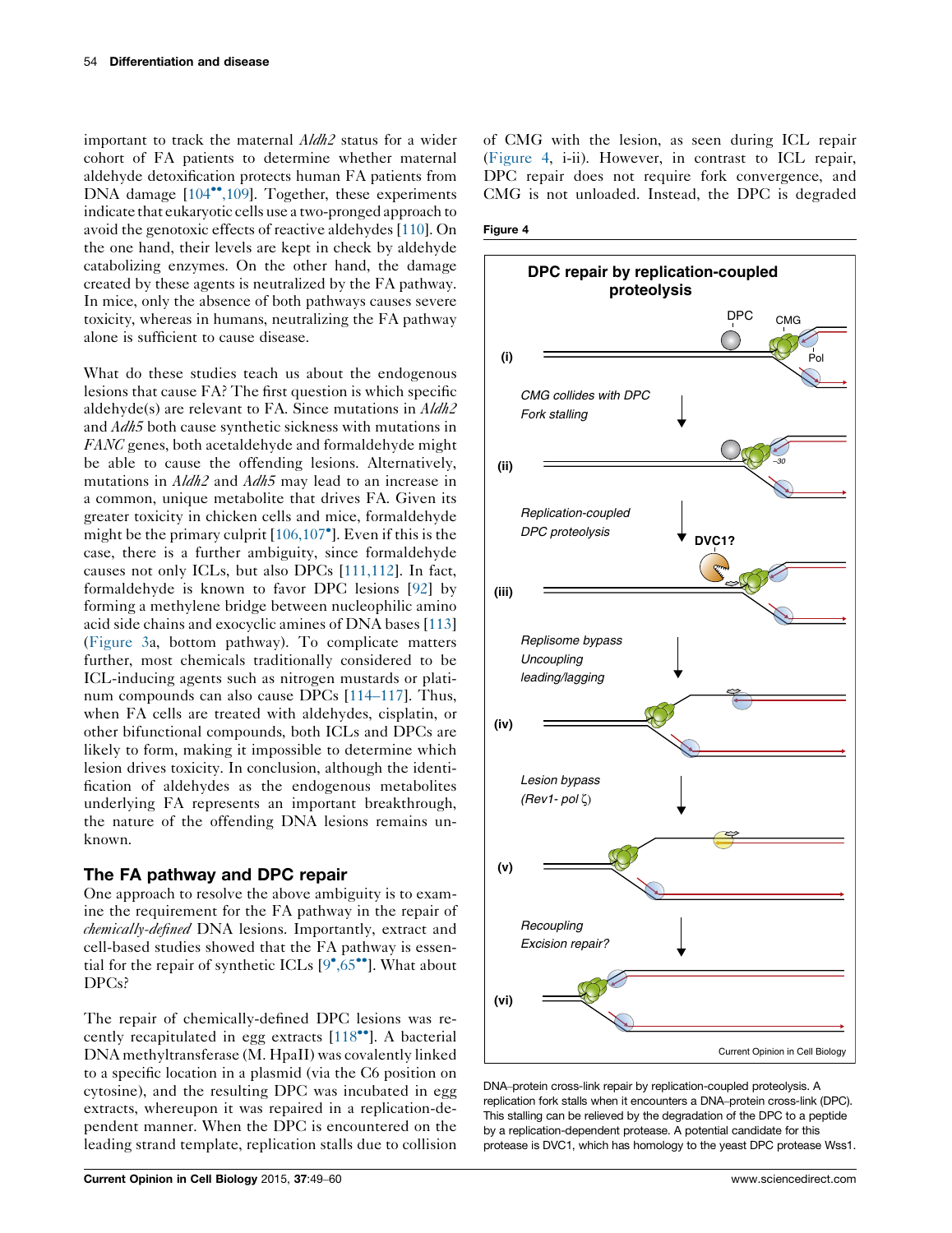on DNA via a replication-coupled protease, yielding a peptide–DNA adduct that is bypassed by CMG [\(Figure](#page-5-0) 4, iii-iv). The leading strand is subsequently extended and stalls again at the peptide adduct. Finally, a complex of REV1 and Pol  $\zeta$  allows the leading strand to bypass the peptide adduct [\(Figure](#page-5-0) 4, v). A DPC on the lagging strand template only transiently stalls the replisome, but it too is degraded to a peptide, allowing Okazaki fragment bypass. Importantly, DPC repair proceeds without incision of parental strands and therefore does not involve a DSB intermediate. Consistent with this observation, M. HpaII DPC-repair does not require the  $ID_2$  complex. If DPCs are formed by reactive aldehydes in vivo, the chemistry of the protein–DNA linkage will be different from that of the M. HpaII DPC. However, the attachment chemistry is unlikely to affect the initial processing of the DPC, but rather dictate which translesion DNA polymerase is employed to bypass the remaining peptide adduct. To test this assumption, it will be critical to examine the role of FANC proteins in the repair of aldehyde-induced DPCs. In conclusion, when the repair of chemically defined DPCs and ICLs is compared in the same cell-free system, only the latter requires the FA pathway. This observation supports the notion that failure to repair ICLs created by endogenous aldehydes is the underlying cause of FA.

# DPC repair and human disease

To determine how defective DPC repair impacts human health, it will be critical to identify factors that are specifically dedicated to DPC repair. In an elegant study, Jentsch and colleagues identified budding yeast Wss1 as a DPC protease [[119](#page-11-0)<sup>••</sup>]. Wss1 contains an N-terminal metalloprotease domain, SHP and VIM domains that mediate binding to the Cdc48 ATPase (known as p97 or VCP in higher eukaryotes), and tandem SUMO interaction motifs (SIMs). Wss1 removes covalently trapped topoisomerase I complexes and it confers formaldehyde resistance. Both of these functions require the metalloprotease and Cdc48 binding domains, and to a lesser extent, the SIMs. Interestingly, purified Wss1 contains DNA binding activity and it degrades proteins only when these are bound to DNA. Collectively, these and other data indicate that Wss1 functions as a DPC protease that removes DPCs during replication  $[119\text{°}$  $[119\text{°}$ . Further analysis will be required to elucidate the role of Cdc48 in this process, and to determine how Wss1's activity is regulated to avoid degrading DNA binding proteins that are not covalently linked to DNA. One possibility is that Wss1 activity is dependent on replication fork stalling, as suggested by the work in egg extracts  $[118\text{°}$  $[118\text{°}$  $[118\text{°}$ .

Before the discovery of Wss1 and a replication-coupled DPC repair mechanism  $[118\text{''}$  $[118\text{''}$ , 119<sup>\\*</sup>], the main pathways implicated in DPC repair were NER and HR. NER provides resistance to DPC-inducing agents such as

formaldehyde, and is proposed to remove small  $(<$ 11 kDa) DPCs outside of S phase [\[120](#page-11-0)–123]. By contrast, larger DPCs, which evade NER, were thought to depend on HR during replication [[120,121](#page-11-0)]. In yeast, Wss1 and the recombinase Rad52 are not epistatic with regard to formaldehyde sensitivity, and in the absence of Wss1, Rad52 repair foci and gross chromosomal rearrangements increase, arguing that DPC proteolysis and HR represent alternative mechanisms of DPC repair during S phase  $[119$  $[119$ <sup> $\bullet$ </sup>]. Given that it does not involve a DSB intermediate [\[118](#page-11-0)<sup>\*</sup>], proteolysis-dependent DPC repair probably represents the preferred means of eliminating DPCs, while HR might act on a subset of DPCs that cannot be degraded. Alternatively, the requirement for HR in formaldehyde resistance might involve the repair of formaldehyde-induced ICLs [\[93,94\]](#page-10-0), or result from such a large load of DPCs that Wss1 becomes limiting.

The closest vertebrate homolog of Wss1 is DVC1 (also known as Spartan), which also contains an N-terminal metalloprotease domain and an SHP p97 binding motif [[124,125\]](#page-11-0). Instead of SIM domains, DVC1 contains a ubiquitin binding motif and a PCNA-interaction protein (PIP) motif, which it uses to bind ubiquitylated PCNA [[126](#page-11-0)]. DVC1 participates in the response to UV irradiation [[124,126,127](#page-11-0)]. Although this may reflect a role for DVC1 in regulating TLS at UV-induced lesions, it is also consistent with a role for DVC1 in the repair of DPCs, which can be caused by UV light [[128,129](#page-11-0)]. Consistent with the latter view, DVC1 knockdown causes sensitivity to camptothecin, a drug that traps topoisomerase I on DNA [[127\]](#page-11-0). Strikingly, DVC1 was recently identified as the causative mutation in an atypical Werner-like progeroid syndrome with clinical features distinct from those of FA  $[130\text{°}$  $[130\text{°}$ <sup>\*</sup>]. Patients harboring biallelic germline mutations in DVC1, including one that resides in the protease domain, exhibited premature aging features such as graying hair, muscular atrophy and cataracts. The patients also developed early onset hepatocellular carcinomas. Cells from these patients contained DNA damage and signs of replication stress, consistent with DVC1 acting in a replication-coupled repair pathway. In mice, DVC1 null mutations cause embryonic lethality, implying that DVC1 is essential to repair a highly toxic endogenous lesion. Consistent with the human phenotypes, hypomorphic DVC1 alleles cause premature aging in mice, although no cancers were detected [[131](#page-11-0) ]. DVC1 conditional knockout MEFs do not proliferate. Before they die, they display replication stress, which is rescued by introduction of wild-type DVC1 but not DVC1 harboring a mutation in its conserved protease domain. Given the parallels between DVC1 and Wss1, and the requirement for DVC1s protease domain to relieve replication stress and suppress aging and cancer, the simplest interpretation of these results is that DVC1 functions as a DPC protease. If this is the case, it would show that failure to repair DPCs causes a disease that is phenotypically distinct from FA, further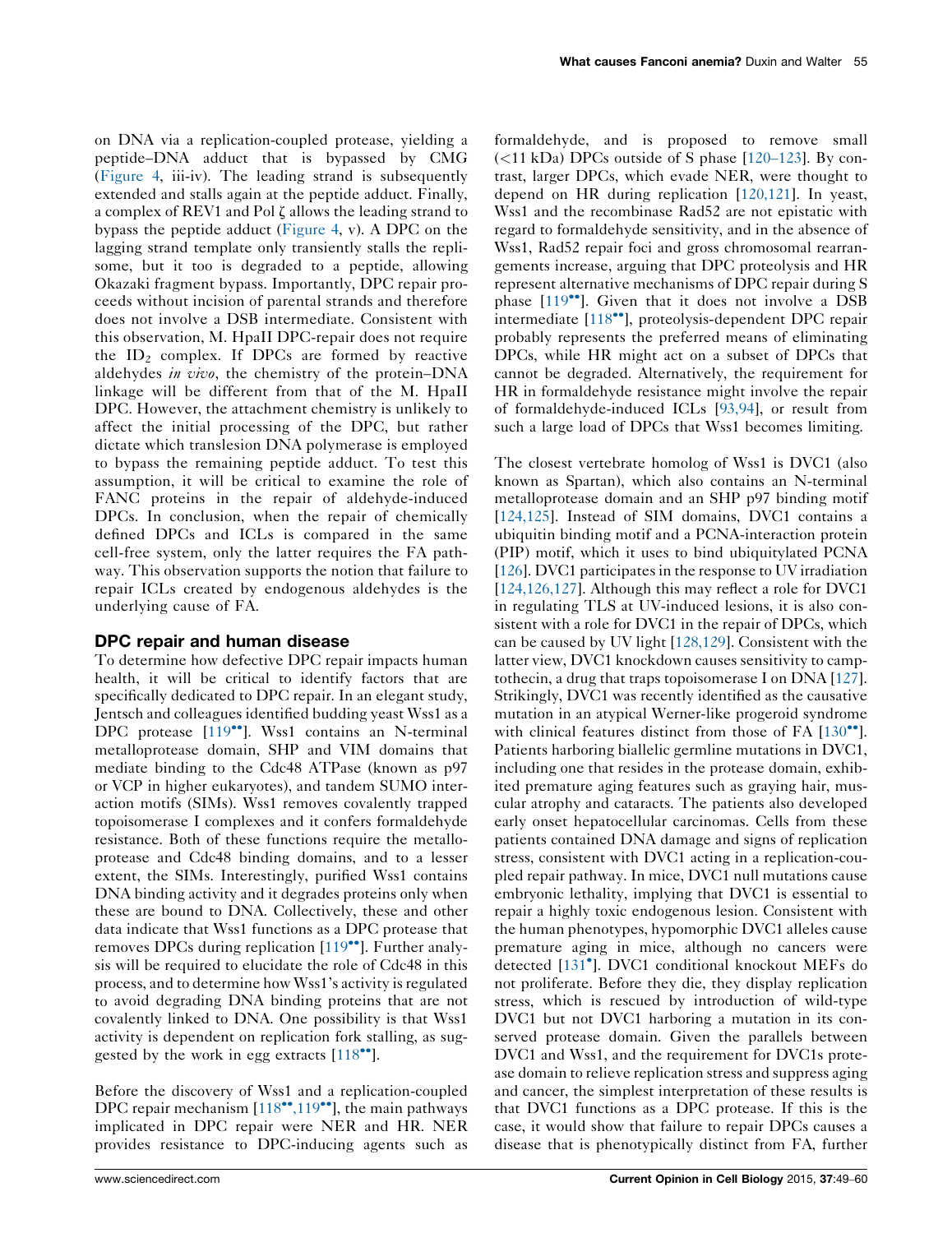<span id="page-7-0"></span>disfavoring the idea that defective DPC repair underlies FA. The question then arises whether endogenous aldehydes also underlie the DVC1-deficiency syndrome, which can be addressed by crossing DVC1 hypomorphic mice with Aldh2 deficient mice.

#### **Conclusions**

Nearly a century after Guido Fanconi's description of FA, the field has made great progress in identifying and understanding the properties of 19 FANC gene products and their roles in repairing ICLs. The recent identification of reactive aldehydes as the likely mutagen underlying FA is a major advance, but in itself, does not identify the offending DNA lesion. Importantly, in DNA repair assays using a limited number of chemically defined DNA lesions, the FA pathway is required for ICL repair but not DPC repair, supporting the original idea that failure to repair ICLs causes FA. This conclusion is further strengthened by emerging evidence that defective DPC repair causes a genetic disease that is phenotypically distinct from FA. One plausible scenario is that reactive aldehydes cause ICLs and DPCs, and failure to repair each class of lesion causes a different clinical manifestation. However, the real situation may be more complex. For example, aldehydes might link a protein to both strands of the DNA, generating a DPC that effectively mimics an ICL. If the protein is attached to the two DNA strands at closely spaced amino acids, the lesion may not be amenable to DVC1 processing and thus may have to be dealt with via  $ID_2$ -dependent incisions. To further clarify these issues, it will be important to better define the aldehydes whose upregulation in Aldh $2^{-/-}$  and Adh $5^{-/-}$  cells cause toxicity. In addition, more sensitive analytical tools will also have to be developed to identify endogenous lesions that accumulate on the chromosomes of FA cells. Ultimately, understanding the molecular etiology of FA will not only enhance our view of the cell's varied DNA repair pathways but also lay the foundation for targeted therapies. Thus, researchers may one day be able to neutralize the offending mutagen or shunt the lesion it causes into an alternative DNA repair pathway that is still intact in FA patients.

#### References and recommended reading

Papers of particular interest, published within the period of review, have been highlighted as:

- of special interest •• of outstanding interest
- 
- 1. Fanconi G: Familiäre infantile perniziosaartige Anämie (pernizioses Blutbild und Konstitution). 1927, [no volume].
- 2. Lobitz S, Velleuer E: Guido Fanconi (1892–1979): a jack of all trades. 2006.
- 3. Sasaki MS, Tonomura A: A high [susceptibility](http://refhub.elsevier.com/S0955-0674(15)00112-X/sbref0675) of Fanconi's
- .. anemia to [chromosome](http://refhub.elsevier.com/S0955-0674(15)00112-X/sbref0675) breakage by DNA cross-linking agents. Cancer Res 1973, 33[:1829-1836.](http://refhub.elsevier.com/S0955-0674(15)00112-X/sbref0675)

This study described for the first time that FA patient derived cells are susceptible to chromosome breakage when treated with interstrand crosslinking agents such as nitrogen mustard or mitomycin C.

- 4. Auerbach AD, Wolman SR: [Susceptibility](http://refhub.elsevier.com/S0955-0674(15)00112-X/sbref0680) of Fanconi's anaemia fibroblasts to [chromosome](http://refhub.elsevier.com/S0955-0674(15)00112-X/sbref0680) damage by carcinogens. Nature 1976, 261[:494-496.](http://refhub.elsevier.com/S0955-0674(15)00112-X/sbref0680)
- 5. Akkari YM, Bateman RL, [Reifsteck](http://refhub.elsevier.com/S0955-0674(15)00112-X/sbref0685) CA, Olson SB, Grompe M: DNA
- $\bullet$ [replication](http://refhub.elsevier.com/S0955-0674(15)00112-X/sbref0685) is required to elicit cellular responses to psoraleninduced DNA interstrand [cross-links](http://refhub.elsevier.com/S0955-0674(15)00112-X/sbref0685). Mol Cell Biol 2000, 20[:8283-8289.](http://refhub.elsevier.com/S0955-0674(15)00112-X/sbref0685)

This study demonstrates that DNA replication is required to trigger a cellular response to ICLs. The authors induced ICLs in human cells at different stages of the cell cycle. ICLs induced in G1 or S phase lead to a late S phase arrest. By contrast ICLs introduced in G2 did not cause arrest until cells entered the next cell cycle, where they again accumulated in late S phase. This was the first indication for a replication-coupled mechanism of ICL repair.

- 6. Räschle M, [Knipscheer](http://refhub.elsevier.com/S0955-0674(15)00112-X/sbref0690) P, Enoiu M, Angelov T, Sun J, Griffith JD,
- $\bullet \bullet$ Ellenberger TE, Schärer OD, Walter JC: [Mechanism](http://refhub.elsevier.com/S0955-0674(15)00112-X/sbref0690) of [replication-coupled](http://refhub.elsevier.com/S0955-0674(15)00112-X/sbref0690) DNA interstrand crosslink repair. Cell 2008, 134[:969-980.](http://refhub.elsevier.com/S0955-0674(15)00112-X/sbref0690)

This paper shows that Xenopus egg extracts recapitulate replicationcoupled ICL repair. The paper describes in detail how the convergence of two replication forks on an ICL triggers its repair.

- 7. Rothfuss A, Grompe M: Repair kinetics of genomic [interstrand](http://refhub.elsevier.com/S0955-0674(15)00112-X/sbref0695) DNA cross-links: evidence for DNA [double-strand](http://refhub.elsevier.com/S0955-0674(15)00112-X/sbref0695) breakdependent activation of the Fanconi [anemia/BRCA](http://refhub.elsevier.com/S0955-0674(15)00112-X/sbref0695) pathway. Mol Cell Biol 2004, 24[:123-134.](http://refhub.elsevier.com/S0955-0674(15)00112-X/sbref0695)
- 8. Taniguchi T, [Garcia-Higuera](http://refhub.elsevier.com/S0955-0674(15)00112-X/sbref0700) I, Andreassen PR, Gregory RC, Grompe M, D'Andrea AD: [S-phase-specific](http://refhub.elsevier.com/S0955-0674(15)00112-X/sbref0700) interaction of the Fanconi anemia protein, [FANCD2,](http://refhub.elsevier.com/S0955-0674(15)00112-X/sbref0700) with BRCA1 and RAD51. Blood 2002, 100[:2414-2420.](http://refhub.elsevier.com/S0955-0674(15)00112-X/sbref0700)
- 9.
- $\bullet$ Nakanishi K, Cavallo F, Perrouault L, [Giovannangeli](http://refhub.elsevier.com/S0955-0674(15)00112-X/sbref0705) C,<br>Moynahan ME, Barchi M, Brunet E, Jasin M: **[Homology-directed](http://refhub.elsevier.com/S0955-0674(15)00112-X/sbref0705)** Fanconi anemia pathway cross-link repair is [dependent](http://refhub.elsevier.com/S0955-0674(15)00112-X/sbref0705) on DNA [replication](http://refhub.elsevier.com/S0955-0674(15)00112-X/sbref0705). Nat Struct Mol Biol 2011, 18:500-503.

This report describes the generation of a GFP based reporter assay that measures homology directed ICL repair in mammalian cells. The authors demonstrate that ICL repair is dependent on the FA pathway and DNA replication.

- 10. Williams HL, Gottesman ME, Gautier J: The [differences](http://refhub.elsevier.com/S0955-0674(15)00112-X/sbref0710) between ICL repair during and outside of S phase. Trends [Biochem](http://refhub.elsevier.com/S0955-0674(15)00112-X/sbref0710) Sci 2013, 38[:386-393.](http://refhub.elsevier.com/S0955-0674(15)00112-X/sbref0710)
- 11. Clauson C, Schärer OD, [Niedernhofer](http://refhub.elsevier.com/S0955-0674(15)00112-X/sbref0715) L: Advances in [understanding](http://refhub.elsevier.com/S0955-0674(15)00112-X/sbref0715) the complex mechanisms of DNA interstrand [cross-link](http://refhub.elsevier.com/S0955-0674(15)00112-X/sbref0715) repair. Cold Spring Harb Perspect Biol 2013, 5.
- 12. Wang W: Emergence of a [DNA-damage](http://refhub.elsevier.com/S0955-0674(15)00112-X/sbref0720) response network [consisting](http://refhub.elsevier.com/S0955-0674(15)00112-X/sbref0720) of Fanconi anaemia and BRCA proteins. Nat [Publishing](http://refhub.elsevier.com/S0955-0674(15)00112-X/sbref0720) Group 2007, 8:735-748.
- 13. Qiao F, Moss A, Kupfer GM: Fanconi anemia [proteins](http://refhub.elsevier.com/S0955-0674(15)00112-X/sbref0725) localize to [chromatin](http://refhub.elsevier.com/S0955-0674(15)00112-X/sbref0725) and the nuclear matrix in a DNA damage- and cell [cycle-regulated](http://refhub.elsevier.com/S0955-0674(15)00112-X/sbref0725) manner. J Biol Chem 2001, 276:23391-23396.
- 14. Kim JM, Kee Y, Gurtan A, D'Andrea AD: Cell [cycle-dependent](http://refhub.elsevier.com/S0955-0674(15)00112-X/sbref0730) [chromatin](http://refhub.elsevier.com/S0955-0674(15)00112-X/sbref0730) loading of the Fanconi anemia core complex by [FANCM/FAAP24](http://refhub.elsevier.com/S0955-0674(15)00112-X/sbref0730). Blood 2008, 111:5215-5222.
- 15. [Garcia-Higuera](http://refhub.elsevier.com/S0955-0674(15)00112-X/sbref0735) I, Taniguchi T, Ganesan S, Meyn MS, Timmers C,
- $\bullet \bullet$ Hejna J, Grompe M, D'Andrea AD: [Interaction](http://refhub.elsevier.com/S0955-0674(15)00112-X/sbref0735) of the Fanconi anemia proteins and BRCA1 in a [common](http://refhub.elsevier.com/S0955-0674(15)00112-X/sbref0735) pathway. Mol Cell 2001, 7[:249-262.](http://refhub.elsevier.com/S0955-0674(15)00112-X/sbref0735)

This study demonstrates that FANCA, C, F, and G form a complex that is required for FANCD2 monoubiquitylation on K561 after DNA damage. Monoubiquitylated FANCD2 is essential for ICL repair and is targeted into nuclear foci that colocalize with BRCA1, linking the FA pathway to HR.

- 16. [Smogorzewska](http://refhub.elsevier.com/S0955-0674(15)00112-X/sbref0740) A, Matsuoka S, Vinciguerra P, McDonald ER, Hurov KE, Luo J, Ballif BA, Gygi SP, Hofmann K, [D'Andrea](http://refhub.elsevier.com/S0955-0674(15)00112-X/sbref0740) AD
- $\bullet \bullet$ et al.: Identification of the FANCI protein, a [monoubiquitinated](http://refhub.elsevier.com/S0955-0674(15)00112-X/sbref0740) FANCD2 paralog [required](http://refhub.elsevier.com/S0955-0674(15)00112-X/sbref0740) for DNA repair. Cell 2007, 129:289- [301.](http://refhub.elsevier.com/S0955-0674(15)00112-X/sbref0740)

This report identifies the FANCD2 paralog and binding partner, FANCI. Like FANCD2, FANCI is monoubiquitylated upon DNA damage. Monoubiquitylated  $ID_2$  localizes to chromatin and is required for downstream repair.

17. Ciccia A, Ling C, [Coulthard](http://refhub.elsevier.com/S0955-0674(15)00112-X/sbref0745) R, Yan Z, Xue Y, Meetei AR, Laghmani EH, Joenje H, [McDonald](http://refhub.elsevier.com/S0955-0674(15)00112-X/sbref0745) N, de Winter JP et al.: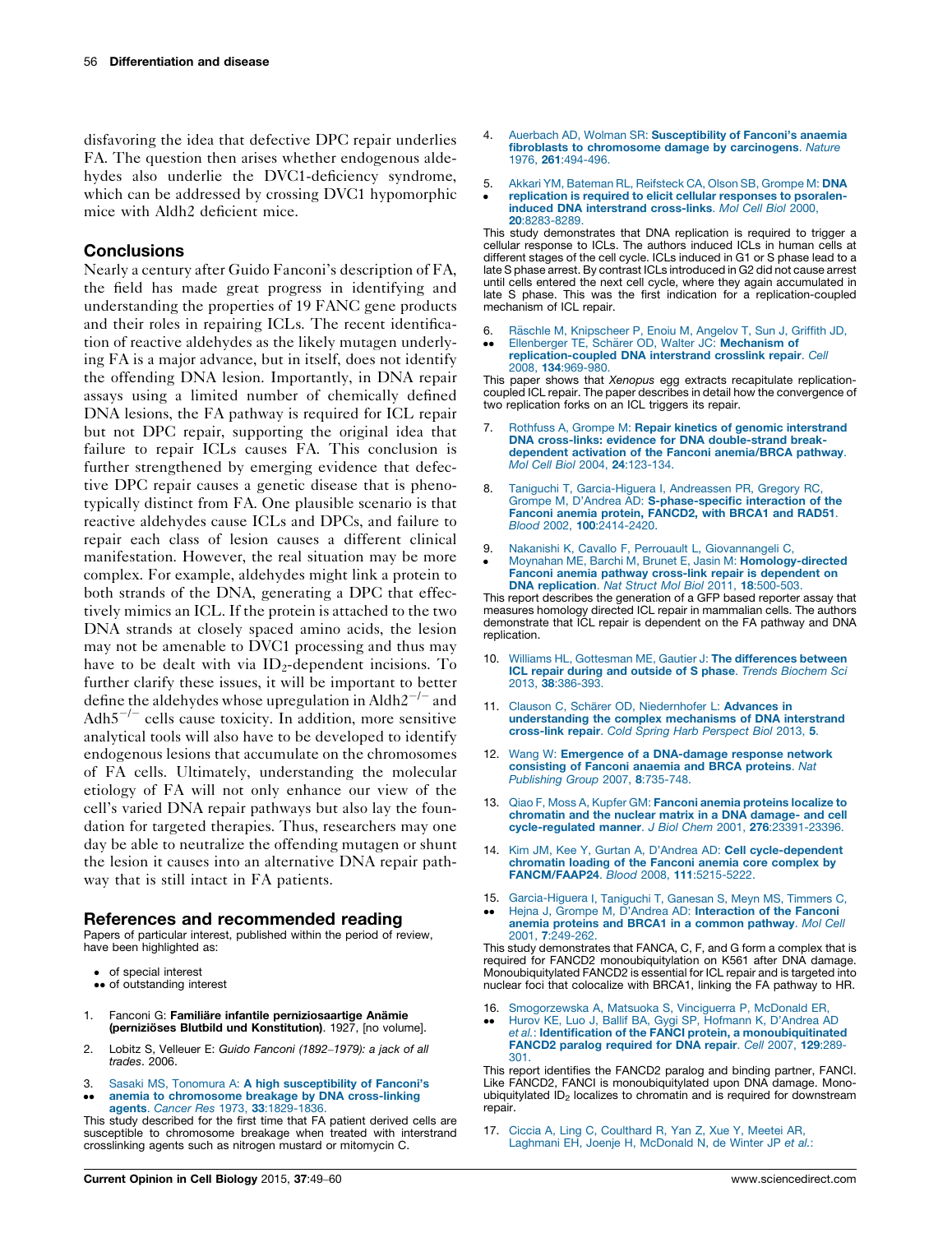<span id="page-8-0"></span>[Identification](http://refhub.elsevier.com/S0955-0674(15)00112-X/sbref0745) of FAAP24, a Fanconi anemia core complex protein that interacts with FANCM. Mol Cell 2007, 25[:331-343.](http://refhub.elsevier.com/S0955-0674(15)00112-X/sbref0745)

- 18. Singh TR, Saro D, Ali AM, [Zheng](http://refhub.elsevier.com/S0955-0674(15)00112-X/sbref0750) X-F, Du C-H, Killen MW,<br>[Sachpatzidis](http://refhub.elsevier.com/S0955-0674(15)00112-X/sbref0750) A, Wahengbam K, Pierce AJ, Xiong Y e*t al.*: MHF1-MHF2, a [histone-fold-containing](http://refhub.elsevier.com/S0955-0674(15)00112-X/sbref0750) protein complex, [participates](http://refhub.elsevier.com/S0955-0674(15)00112-X/sbref0750) in the Fanconi anemia pathway via FANCM. Mol Cell 2010, 37[:879-886.](http://refhub.elsevier.com/S0955-0674(15)00112-X/sbref0750)
- 19. Yan Z, Delannoy M, Ling C, Daee D, Osman F, [Muniandy](http://refhub.elsevier.com/S0955-0674(15)00112-X/sbref0755) PA,<br>Shen X, Oostra AB, Du H, Steltenpool J et al.: **A [histone-fold](http://refhub.elsevier.com/S0955-0674(15)00112-X/sbref0755)** complex and FANCM form a conserved [DNA-remodeling](http://refhub.elsevier.com/S0955-0674(15)00112-X/sbref0755) complex to [maintain](http://refhub.elsevier.com/S0955-0674(15)00112-X/sbref0755) genome stability. Mol Cell 2010, 37:865- [878.](http://refhub.elsevier.com/S0955-0674(15)00112-X/sbref0755)
- 20. Deans AJ, West SC: FANCM connects the genome [instability](http://refhub.elsevier.com/S0955-0674(15)00112-X/sbref0760) disorders Bloom's [Syndrome](http://refhub.elsevier.com/S0955-0674(15)00112-X/sbref0760) and Fanconi anemia. Mol Cell 2009, 36[:943-953.](http://refhub.elsevier.com/S0955-0674(15)00112-X/sbref0760)
- 21. Collis SJ, Ciccia A, Deans AJ, Horejsi Z, Martin JS, [Maslen](http://refhub.elsevier.com/S0955-0674(15)00112-X/sbref0765) SL, Skehel JM, Elledge SJ, West SC, Boulton SJ: [FANCM](http://refhub.elsevier.com/S0955-0674(15)00112-X/sbref0765) and FAAP24 function in [ATR-mediated](http://refhub.elsevier.com/S0955-0674(15)00112-X/sbref0765) checkpoint signaling [independently](http://refhub.elsevier.com/S0955-0674(15)00112-X/sbref0765) of the Fanconi anemia core complex. Mol Cell 2008, 32[:313-324.](http://refhub.elsevier.com/S0955-0674(15)00112-X/sbref0765)
- 22. Huang M, Kim JM, Shiotani B, Yang K, Zou L, [D'Andrea](http://refhub.elsevier.com/S0955-0674(15)00112-X/sbref0770) AD: The [FANCM/FAAP24](http://refhub.elsevier.com/S0955-0674(15)00112-X/sbref0770) complex is required for the DNA interstrand [crosslink-induced](http://refhub.elsevier.com/S0955-0674(15)00112-X/sbref0770) checkpoint response. Mol Cell 2010, 39:259- [268.](http://refhub.elsevier.com/S0955-0674(15)00112-X/sbref0770)
- 23. Gari K, Décaillet C, Stasiak AZ, Stasiak A, [Constantinou](http://refhub.elsevier.com/S0955-0674(15)00112-X/sbref0775) A: The Fanconi anemia protein FANCM can [promote](http://refhub.elsevier.com/S0955-0674(15)00112-X/sbref0775) branch migration of Holliday junctions and [replication](http://refhub.elsevier.com/S0955-0674(15)00112-X/sbref0775) forks. Mol Cell 2008, 29[:141-148.](http://refhub.elsevier.com/S0955-0674(15)00112-X/sbref0775)
- 24. Gari K, Décaillet C, Delannoy M, Wu L, [Constantinou](http://refhub.elsevier.com/S0955-0674(15)00112-X/sbref0780) A: [Remodeling](http://refhub.elsevier.com/S0955-0674(15)00112-X/sbref0780) of DNA replication structures by the branch point [translocase](http://refhub.elsevier.com/S0955-0674(15)00112-X/sbref0780) FANCM. Proc Natl Acad Sci U S A 2008, 105:16107- [16112.](http://refhub.elsevier.com/S0955-0674(15)00112-X/sbref0780)
- 25. Meetei AR, de Winter JP, [Medhurst](http://refhub.elsevier.com/S0955-0674(15)00112-X/sbref0785) AL, Wallisch M, Waisfisz Q, van  $\bullet$ de Vrugt HJ, Oostra AB, Yan Z, Ling C, [Bishop](http://refhub.elsevier.com/S0955-0674(15)00112-X/sbref0785) CE et al.: A novel ubiquitin ligase is [deficient](http://refhub.elsevier.com/S0955-0674(15)00112-X/sbref0785) in Fanconi anemia. Nat Genet 2003,

35[:165-170.](http://refhub.elsevier.com/S0955-0674(15)00112-X/sbref0785) Although FANCD2 ubiquitylation was known to be required for ICL repair, it was unknown which protein provided the E3 ligase activity. Meetei et al. discovered FANCL as the missing piece of the puzzle.

- 26. Huang Y, Leung JWC, Lowery M, [Matsushita](http://refhub.elsevier.com/S0955-0674(15)00112-X/sbref0790) N, Wang Y, Shen X, Do Huong Takata M, Chen J, Li L: [Modularized](http://refhub.elsevier.com/S0955-0674(15)00112-X/sbref0790) functions of the Fanconi anemia core complex. Cell Rep 2014, 7[:1849-1857.](http://refhub.elsevier.com/S0955-0674(15)00112-X/sbref0790)
- 27. Ling C, Ishiai M, Ali AM, [Medhurst](http://refhub.elsevier.com/S0955-0674(15)00112-X/sbref0795) AL, Neveling K, Kalb R, Yan Z,<br>Xue Y, Oostra AB, [Auerbach](http://refhub.elsevier.com/S0955-0674(15)00112-X/sbref0795) AD et al.: FAAP100 is essential for activation of the Fanconi [anemia-associated](http://refhub.elsevier.com/S0955-0674(15)00112-X/sbref0795) DNA damage response pathway. EMBO J 2007, 26[:2104-2114.](http://refhub.elsevier.com/S0955-0674(15)00112-X/sbref0795)
- 28. Medhurst AL, Laghmani EH, [Steltenpool](http://refhub.elsevier.com/S0955-0674(15)00112-X/sbref0800) J, Ferrer M, Fontaine C, de Groot J, [Rooimans](http://refhub.elsevier.com/S0955-0674(15)00112-X/sbref0800) MA, Scheper RJ, Meetei AR, Wang W et al.: Evidence for [subcomplexes](http://refhub.elsevier.com/S0955-0674(15)00112-X/sbref0800) in the Fanconi anemia pathway. Blood 2006, 108[:2072-2080.](http://refhub.elsevier.com/S0955-0674(15)00112-X/sbref0800)
- 29. Rajendra E, [Oestergaard](http://refhub.elsevier.com/S0955-0674(15)00112-X/sbref0805) VH, Langevin F, Wang M, Dornan GL,  $\bullet$ Patel KJ, Passmore LA: The genetic and [biochemical](http://refhub.elsevier.com/S0955-0674(15)00112-X/sbref0805) basis of FANCD2 [monoubiquitination](http://refhub.elsevier.com/S0955-0674(15)00112-X/sbref0805). Mol Cell 2014, 54:858-869.

Rajendra et al. demonstrate that a complex comprising FANCB, FANCL and FAAP100 functions as the monoubiquitination module of the FA core complex.

- Hira A, Yoshida K, Sato K, Okuno Y, [Shiraishi](http://refhub.elsevier.com/S0955-0674(15)00112-X/sbref0810) Y, Chiba K, Tanaka H, Miyano S, [Shimamoto](http://refhub.elsevier.com/S0955-0674(15)00112-X/sbref0810) A, Tahara H et al.: Mutations in the gene encoding the E2 [conjugating](http://refhub.elsevier.com/S0955-0674(15)00112-X/sbref0810) enzyme UBE2T cause Fanconi anemia. Am J Hum Genet 2015, 96[:1001-1007.](http://refhub.elsevier.com/S0955-0674(15)00112-X/sbref0810)
- 31. Rickman KA, Lach FP, [Abhyankar](http://refhub.elsevier.com/S0955-0674(15)00112-X/sbref0815) A, Donovan FX, Sanborn EM,<br>Kennedy JA, Sougnez C, Gabriel SB, [Elemento](http://refhub.elsevier.com/S0955-0674(15)00112-X/sbref0815) O,<br>[Chandrasekharappa](http://refhub.elsevier.com/S0955-0674(15)00112-X/sbref0815) SC et al.: **Deficiency of UBE2T, the E2** ubiquitin ligase [necessary](http://refhub.elsevier.com/S0955-0674(15)00112-X/sbref0815) for FANCD2 and FANCI<br>[ubiquitination,](http://refhub.elsevier.com/S0955-0674(15)00112-X/sbref0815) causes FA-T subtype of Fanconi anemia. Cell Rep 2015, 12[:35-41.](http://refhub.elsevier.com/S0955-0674(15)00112-X/sbref0815)
- 32. Virts EL, [Jankowska](http://refhub.elsevier.com/S0955-0674(15)00112-X/sbref0820) A, MacKay C, Glaas MF, Wiek C, Kelich SL, [Lottmann](http://refhub.elsevier.com/S0955-0674(15)00112-X/sbref0820) N, Kennedy FM, Marchal C, Lehnert E et al.: AluYmediated germline deletion, [duplication](http://refhub.elsevier.com/S0955-0674(15)00112-X/sbref0820) and somatic stem cell [reversion](http://refhub.elsevier.com/S0955-0674(15)00112-X/sbref0820) in UBE2T defines a new subtype of Fanconi anemia. Hum Mol Genet 2015, 24[:5093-5108.](http://refhub.elsevier.com/S0955-0674(15)00112-X/sbref0820)
- 33. Machida YJ, [Machida](http://refhub.elsevier.com/S0955-0674(15)00112-X/sbref0825) Y, Chen Y, Gurtan AM, Kupfer GM, [D'Andrea](http://refhub.elsevier.com/S0955-0674(15)00112-X/sbref0825) AD, Dutta A: UBE2T is the E2 in the Fanconi anemia pathway and undergoes negative [autoregulation](http://refhub.elsevier.com/S0955-0674(15)00112-X/sbref0825). Mol Cell 2006, 23[:589-596.](http://refhub.elsevier.com/S0955-0674(15)00112-X/sbref0825)
- 34. Alpi AF, Pace PE, Babu MM, Patel KJ: [Mechanistic](http://refhub.elsevier.com/S0955-0674(15)00112-X/sbref0830) insight into site-restricted [monoubiquitination](http://refhub.elsevier.com/S0955-0674(15)00112-X/sbref0830) of FANCD2 by Ube2t, FANCL, and FANCI. Mol Cell 2008, 32[:767-777.](http://refhub.elsevier.com/S0955-0674(15)00112-X/sbref0830)
- 35. Bogliolo M, Schuster B, [Stoepker](http://refhub.elsevier.com/S0955-0674(15)00112-X/sbref0835) C, Derkunt B, Su Y, Raams A,<br>Trujillo JP, Minguillón J, Ramírez MJ, Pujol R e*t al.*: **[Mutations](http://refhub.elsevier.com/S0955-0674(15)00112-X/sbref0835) in** ERCC4, encoding the DNA-repair [endonuclease](http://refhub.elsevier.com/S0955-0674(15)00112-X/sbref0835) XPF, cause Fanconi anemia. Am J Hum Genetics 2013, 92[:800-806.](http://refhub.elsevier.com/S0955-0674(15)00112-X/sbref0835)
- 36. Kim Y, Lach FP, Desetty R, [Hanenberg](http://refhub.elsevier.com/S0955-0674(15)00112-X/sbref0840) H, Auerbach AD, [Smogorzewska](http://refhub.elsevier.com/S0955-0674(15)00112-X/sbref0840) A: Mutations of the SLX4 gene in Fanconi anemia. Nat Genet 2011, 43[:142-146.](http://refhub.elsevier.com/S0955-0674(15)00112-X/sbref0840)
- 37. Stoepker C, Hain K, Schuster B, [Hilhorst-Hofstee](http://refhub.elsevier.com/S0955-0674(15)00112-X/sbref0845) Y, Rooimans MA, [Steltenpool](http://refhub.elsevier.com/S0955-0674(15)00112-X/sbref0845) J, Oostra AB, Eirich K, Korthof ET, Nieuwint AWM et al.: SLX4, a coordinator of [structure-specific](http://refhub.elsevier.com/S0955-0674(15)00112-X/sbref0845) [endonucleases,](http://refhub.elsevier.com/S0955-0674(15)00112-X/sbref0845) is mutated in a new Fanconi anemia subtype. Nat Genet 2011, 43[:138-141.](http://refhub.elsevier.com/S0955-0674(15)00112-X/sbref0845)
- 38. Reid S, Schindler D, [Hanenberg](http://refhub.elsevier.com/S0955-0674(15)00112-X/sbref0850) H, Barker K, Hanks S, Kalb R, Neveling K, Kelly P, Seal S, Freund M et al.: Biallelic [mutations](http://refhub.elsevier.com/S0955-0674(15)00112-X/sbref0850) in PALB2 cause Fanconi anemia subtype FA-N and [predispose](http://refhub.elsevier.com/S0955-0674(15)00112-X/sbref0850) to [childhood](http://refhub.elsevier.com/S0955-0674(15)00112-X/sbref0850) cancer. Nat Genet 2007, 39:162-164.
- 39.
- $\bullet \bullet$ Howlett NG, [Taniguchi](http://refhub.elsevier.com/S0955-0674(15)00112-X/sbref0855) T, Olson S, Cox B, Waisfisz Q, De Die-<br>[Smulders](http://refhub.elsevier.com/S0955-0674(15)00112-X/sbref0855) C, Persky N, Grompe M, Joenje H, Pals G e*t al.*: **Biallelic** [inactivation](http://refhub.elsevier.com/S0955-0674(15)00112-X/sbref0855) of BRCA2 in Fanconi anemia. Science 2002, 297[:606-609.](http://refhub.elsevier.com/S0955-0674(15)00112-X/sbref0855)

This study identifies a bona fide DNA repair protein, BRCA2, as an FA gene, firmly establishing that FA is caused by a deficiency in DNA repair.

40.  $\bullet$ Wang AT, Kim T, [Wagner](http://refhub.elsevier.com/S0955-0674(15)00112-X/sbref0860) JE, Conti BA, Lach FP, Huang AL,<br>Molina H, Sanborn EM, Zierhut H, Cornes BK e*t al.*: **A [dominant](http://refhub.elsevier.com/S0955-0674(15)00112-X/sbref0860)** [mutation](http://refhub.elsevier.com/S0955-0674(15)00112-X/sbref0860) in human RAD51 reveals its function in DNA interstrand crosslink repair independent of [homologous](http://refhub.elsevier.com/S0955-0674(15)00112-X/sbref0860) [recombination](http://refhub.elsevier.com/S0955-0674(15)00112-X/sbref0860). Mol Cell 2015, 59:478-490.

This study identifies a dominant negative mutation in RAD51 that causes FA-like phenotypes. Although cells from this patient are proficient in HR, they are deficient in ICL repair due to over-resection of nascent strands by DNA2. Thus, RAD51 appears to have a fork protection function during ICL repair that may be distinct from its role in HR.

- 41. Vaz F, [Hanenberg](http://refhub.elsevier.com/S0955-0674(15)00112-X/sbref0865) H, Schuster B, Barker K, Wiek C, Erven V, Neveling K, Endt D, [Kesterton](http://refhub.elsevier.com/S0955-0674(15)00112-X/sbref0865) I, Autore F et al.: Mutation of the RAD51C gene in a Fanconi [anemia-like](http://refhub.elsevier.com/S0955-0674(15)00112-X/sbref0865) disorder. Nat Genet 2010, 42[:406-409.](http://refhub.elsevier.com/S0955-0674(15)00112-X/sbref0865)
- 42. Sawyer SL, Tian L, Kähkönen M, [Schwartzentruber](http://refhub.elsevier.com/S0955-0674(15)00112-X/sbref0870) J, Kircher M, University of [Washington](http://refhub.elsevier.com/S0955-0674(15)00112-X/sbref0870) Centre for Mendelian Genomics, FORGE Canada [Consortium,](http://refhub.elsevier.com/S0955-0674(15)00112-X/sbref0870) Majewski J, Dyment DA, Innes AM et al.: Biallelic [mutations](http://refhub.elsevier.com/S0955-0674(15)00112-X/sbref0870) in BRCA1 cause a new Fanconi anemia subtype. Cancer Discov 2015, 5[:135-142.](http://refhub.elsevier.com/S0955-0674(15)00112-X/sbref0870)
- 43. Levitus M, Waisfisz Q, [Godthelp](http://refhub.elsevier.com/S0955-0674(15)00112-X/sbref0875) BC, de Vries Y, Hussain S, Wiegant WW, [Elghalbzouri-Maghrani](http://refhub.elsevier.com/S0955-0674(15)00112-X/sbref0875) E, Steltenpool J, [Rooimans](http://refhub.elsevier.com/S0955-0674(15)00112-X/sbref0875) MA, Pals G et al.: The DNA helicase BRIP1 is defective in Fanconi anemia [complementation](http://refhub.elsevier.com/S0955-0674(15)00112-X/sbref0875) group. J Nat Genet 2005, 37[:934-935.](http://refhub.elsevier.com/S0955-0674(15)00112-X/sbref0875)
- 44. Levran O, Attwooll C, Henry RT, Milton KL, [Neveling](http://refhub.elsevier.com/S0955-0674(15)00112-X/sbref0880) K, Rio P, Batish SD, Kalb R, Velleuer E, Barral S et al.: **The [BRCA1](http://refhub.elsevier.com/S0955-0674(15)00112-X/sbref0880)** [interacting](http://refhub.elsevier.com/S0955-0674(15)00112-X/sbref0880) helicase BRIP1 is deficient in Fanconi anemia. Nat Genet 2005, 37[:931-933.](http://refhub.elsevier.com/S0955-0674(15)00112-X/sbref0880)
- 45. [Litman](http://refhub.elsevier.com/S0955-0674(15)00112-X/sbref0885) R, Peng M, Jin Z, Zhang F, Zhang J, Powell S,<br>Andreassen PR, Cantor SB: **BACH1 is critical for [homologous](http://refhub.elsevier.com/S0955-0674(15)00112-X/sbref0885)** [recombination](http://refhub.elsevier.com/S0955-0674(15)00112-X/sbref0885) and appears to be the Fanconi anemia gene product FANCJ. Cancer Cell 2005, 8[:255-265.](http://refhub.elsevier.com/S0955-0674(15)00112-X/sbref0885)
- 46. Nijman SMB, Huang TT, Dirac AMG, [Brummelkamp](http://refhub.elsevier.com/S0955-0674(15)00112-X/sbref0890) TR, Kerkhoven RM, D'Andrea AD, Bernards R: The [deubiquitinating](http://refhub.elsevier.com/S0955-0674(15)00112-X/sbref0890) enzyme USP1 [regulates](http://refhub.elsevier.com/S0955-0674(15)00112-X/sbref0890) the Fanconi anemia pathway. Mol Cell 2005, 17[:331-339.](http://refhub.elsevier.com/S0955-0674(15)00112-X/sbref0890)
- 47. Cohn MA, Kowal P, Yang K, Haas W, [Huang](http://refhub.elsevier.com/S0955-0674(15)00112-X/sbref0895) TT, Gygi SP, D'Andrea AD: **A [UAF1-containing](http://refhub.elsevier.com/S0955-0674(15)00112-X/sbref0895) multisubunit protein complex**<br>[regulates](http://refhub.elsevier.com/S0955-0674(15)00112-X/sbref0895) the Fanconi anemia pathway. Mol Cell 2007, 28:786-[797.](http://refhub.elsevier.com/S0955-0674(15)00112-X/sbref0895)
- 48. Kratz K, Schöpf B, Kaden S, Sendoel A, Eberhard R, [Lademann](http://refhub.elsevier.com/S0955-0674(15)00112-X/sbref0900) C Cannavo E, Sartori AA, [Hengartner](http://refhub.elsevier.com/S0955-0674(15)00112-X/sbref0900) MO, Jiricny J: Deficiency of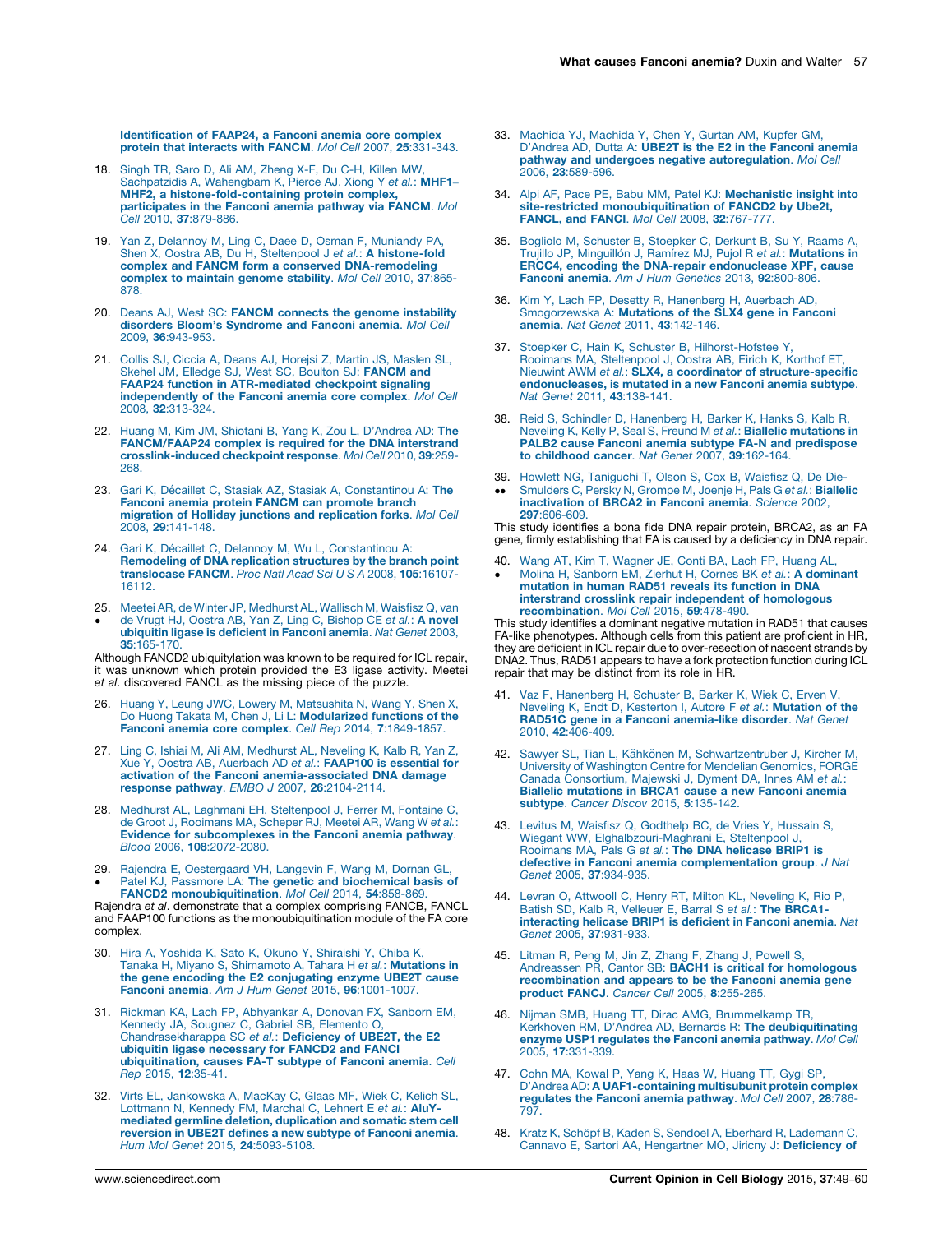<span id="page-9-0"></span>[FANCD2-associated](http://refhub.elsevier.com/S0955-0674(15)00112-X/sbref0900) nuclease KIAA1018/FAN1 sensitizes cells to interstrand [crosslinking](http://refhub.elsevier.com/S0955-0674(15)00112-X/sbref0900) agents. Cell 2010, 142:77-88.

- 49. Liu T, Ghosal G, Yuan J, Chen J, Huang J: FAN1 acts with [FANCI](http://refhub.elsevier.com/S0955-0674(15)00112-X/sbref0905)**FANCD2 to promote DNA [interstrand](http://refhub.elsevier.com/S0955-0674(15)00112-X/sbref0905) cross-link repair.**<br>Science 2010, **329**[:693-696.](http://refhub.elsevier.com/S0955-0674(15)00112-X/sbref0905)
- 50. MacKay C, Déclais A-C, Lundin C, [Agostinho](http://refhub.elsevier.com/S0955-0674(15)00112-X/sbref0910) A, Deans AJ, [MacArtney](http://refhub.elsevier.com/S0955-0674(15)00112-X/sbref0910) TJ, Hofmann K, Gartner A, West SC, Helleday T et al.: Identification of [KIAA1018/FAN1,](http://refhub.elsevier.com/S0955-0674(15)00112-X/sbref0910) a DNA repair nuclease recruited to DNA damage by [monoubiquitinated](http://refhub.elsevier.com/S0955-0674(15)00112-X/sbref0910) FANCD2. Cell 2010, 142[:65-76.](http://refhub.elsevier.com/S0955-0674(15)00112-X/sbref0910)
- 51. [Yoshikiyo](http://refhub.elsevier.com/S0955-0674(15)00112-X/sbref0915) K, Kratz K, Hirota K, Nishihara K, Takata M,
- $\bullet$ Kurumizaka H, Horimoto S, Takeda S, Jiricny J: [KIAA1018/FAN1](http://refhub.elsevier.com/S0955-0674(15)00112-X/sbref0915) nuclease protects cells against genomic [instability](http://refhub.elsevier.com/S0955-0674(15)00112-X/sbref0915) induced by interstrand [cross-linking](http://refhub.elsevier.com/S0955-0674(15)00112-X/sbref0915) agents. Proc Natl Acad Sci U S A 2010, 107[:21553-21557.](http://refhub.elsevier.com/S0955-0674(15)00112-X/sbref0915)

This study shows that FAN1 and FANC genes are not epistatic with respect to ICL sensitivity, strongly suggesting that FAN1 does not operate in the classical FA ICL repair pathway.

- 52.
- $\bullet$ Zhou W, Otto EA, [Cluckey](http://refhub.elsevier.com/S0955-0674(15)00112-X/sbref0920) A, Airik R, Hurd TW, Chaki M, Diaz K,<br>Lach FP, Bennett GR, Gee HY *et al.*: **FAN1 [mutations](http://refhub.elsevier.com/S0955-0674(15)00112-X/sbref0920) cause**<br>**[karyomegalic](http://refhub.elsevier.com/S0955-0674(15)00112-X/sbref0920) interstitial nephritis, linking chronic kidney** failure to [defective](http://refhub.elsevier.com/S0955-0674(15)00112-X/sbref0920) DNA damage repair. Nat Genet 2012, 44[:910-915.](http://refhub.elsevier.com/S0955-0674(15)00112-X/sbref0920)

This study identifies mutations in FAN1 as a cause of karyomegalic interstitial nephritis (KIN) and shows that FAN1-deficient cells are sensitive to ICL inducing agents but do not exhibit broken chromosomes, unlike FA cells. Together, these observations support the notion that FAN1 participates in ICL repair independently of the FA pathway.

- 53. Karanja KK, Cox SW, Duxin JP, Stewart SA, [Campbell](http://refhub.elsevier.com/S0955-0674(15)00112-X/sbref0925) JL: DNA2 and EXO1 in [replication-coupled,](http://refhub.elsevier.com/S0955-0674(15)00112-X/sbref0925) homology-directed repair and in the interplay between HDR and the [FA/BRCA](http://refhub.elsevier.com/S0955-0674(15)00112-X/sbref0925) network. Cell Cycle 2012, 11[:3983-3996.](http://refhub.elsevier.com/S0955-0674(15)00112-X/sbref0925)
- 54. Karanja KK, Lee EH, [Hendrickson](http://refhub.elsevier.com/S0955-0674(15)00112-X/sbref0930) EA, Campbell JL: Preventing over-resection by DNA2 [helicase/nuclease](http://refhub.elsevier.com/S0955-0674(15)00112-X/sbref0930) suppresses repair defects in [Fanconi](http://refhub.elsevier.com/S0955-0674(15)00112-X/sbref0930) anemia cells. Cell Cycle 2014, 13[:1540-1550.](http://refhub.elsevier.com/S0955-0674(15)00112-X/sbref0930)
- 55. Thangavel S, Berti M, Levikova M, Pinto C, [Gomathinayagam](http://refhub.elsevier.com/S0955-0674(15)00112-X/sbref0935) S, Vujanovic M, Zellweger R, Moore H, Lee EH, [Hendrickson](http://refhub.elsevier.com/S0955-0674(15)00112-X/sbref0935) EA et al.: DNA2 drives [processing](http://refhub.elsevier.com/S0955-0674(15)00112-X/sbref0935) and restart of reversed replication forks in human cells. J Cell Biol 2015, 208[:545-562.](http://refhub.elsevier.com/S0955-0674(15)00112-X/sbref0935)
- 56. [Hashimoto](http://refhub.elsevier.com/S0955-0674(15)00112-X/sbref0940) Y, Chaudhuri AR, Lopes M, Costanzo V: Rad51 protects nascent DNA from [Mre11-dependent](http://refhub.elsevier.com/S0955-0674(15)00112-X/sbref0940) degradation and promotes [continuous](http://refhub.elsevier.com/S0955-0674(15)00112-X/sbref0940) DNA synthesis. Nat Struct Mol Biol 2010, 17[:1305-1311.](http://refhub.elsevier.com/S0955-0674(15)00112-X/sbref0940)
- 57. [Schlacher](http://refhub.elsevier.com/S0955-0674(15)00112-X/sbref0945) K, Christ N, Siaud N, Egashira A, Wu H, Jasin M: Double-strand break [repair-independent](http://refhub.elsevier.com/S0955-0674(15)00112-X/sbref0945) role for BRCA2 in blocking stalled replication fork [degradation](http://refhub.elsevier.com/S0955-0674(15)00112-X/sbref0945) by MRE11. Cell 2011, 145[:529-542.](http://refhub.elsevier.com/S0955-0674(15)00112-X/sbref0945)
- 58. Schlacher K, Wu H, Jasin M: A distinct [replication](http://refhub.elsevier.com/S0955-0674(15)00112-X/sbref0950) fork  $\bullet$ [protection](http://refhub.elsevier.com/S0955-0674(15)00112-X/sbref0950) pathway connects Fanconi anemia tumor suppressors to [RAD51-BRCA1/2](http://refhub.elsevier.com/S0955-0674(15)00112-X/sbref0950). Cancer Cell 2012, 22:106-[116.](http://refhub.elsevier.com/S0955-0674(15)00112-X/sbref0950)

This report demonstrates a role for FANCA and FANCD2 in protecting forks stalled by hydroxyurea. Thus, FANCA and FANCD2 appear to have genome maintenance functions that are independent of ICL repair.

- 59. [Niedernhofer](http://refhub.elsevier.com/S0955-0674(15)00112-X/sbref0955) LJ, Lalai AS, Hoeijmakers JHJ: **Fanconi anemia**<br>**[\(cross\)linked](http://refhub.elsevier.com/S0955-0674(15)00112-X/sbref0955) to DNA repair**. *Cell* 2005, 1**23**:1191-1198.
- 60. Fu YV, Yardimci H, Long DT, Guainazzi A, [Bermudez](http://refhub.elsevier.com/S0955-0674(15)00112-X/sbref0960) VP, Hurwitz J, van Oijen A, Schärer OD, Walter JC, Ho247 TV: [Selective](http://refhub.elsevier.com/S0955-0674(15)00112-X/sbref0960) bypass of a lagging strand roadblock by the [eukaryotic](http://refhub.elsevier.com/S0955-0674(15)00112-X/sbref0960) replicative DNA helicase. Cell 2011, 146[:931-941.](http://refhub.elsevier.com/S0955-0674(15)00112-X/sbref0960)
- 61. Long DT, Joukov V, [Budzowska](http://refhub.elsevier.com/S0955-0674(15)00112-X/sbref0965) M, Walter JC: BRCA1 promotes unloading of the CMG helicase from a stalled DNA [replication](http://refhub.elsevier.com/S0955-0674(15)00112-X/sbref0965) fork. Mol Cell 2014, 56[:174-185.](http://refhub.elsevier.com/S0955-0674(15)00112-X/sbref0965)
- 62. Maric M, Maculins T, de Piccoli G, Labib K: Cdc48 and a [ubiquitin](http://refhub.elsevier.com/S0955-0674(15)00112-X/sbref0970) ligase drive [disassembly](http://refhub.elsevier.com/S0955-0674(15)00112-X/sbref0970) of the CMG helicase at the end of DNA [replication](http://refhub.elsevier.com/S0955-0674(15)00112-X/sbref0970). Science 2014, 346:1253596.
- 63. Moreno SP, Bailey R, [Campion](http://refhub.elsevier.com/S0955-0674(15)00112-X/sbref0975) N, Herron S, Gambus A: [Polyubiquitylation](http://refhub.elsevier.com/S0955-0674(15)00112-X/sbref0975) drives replisome disassembly at the [termination](http://refhub.elsevier.com/S0955-0674(15)00112-X/sbref0975) of DNA replication. Science 2014, 346:477-481.
- 64. [Budzowska](http://refhub.elsevier.com/S0955-0674(15)00112-X/sbref0980) M, Graham TG, Sobeck A, Waga S, Walter JC: [Regulation](http://refhub.elsevier.com/S0955-0674(15)00112-X/sbref0980) of the Rev1-pol complex during bypass of a DNA interstrand cross-link. EMBO J 2015, 34[:1971-1985.](http://refhub.elsevier.com/S0955-0674(15)00112-X/sbref0980)
- 65. Knipscheer P, Raschle M, [Smogorzewska](http://refhub.elsevier.com/S0955-0674(15)00112-X/sbref0985) A, Enoiu M, Ho TV,
- $\bullet \bullet$ Scharer OD, Elledge SJ, Walter JC: The [Fanconi](http://refhub.elsevier.com/S0955-0674(15)00112-X/sbref0985) anemia pathway promotes [replication-dependent](http://refhub.elsevier.com/S0955-0674(15)00112-X/sbref0985) DNA interstrand cross-link repair. Science 2009, 326[:1698-1701.](http://refhub.elsevier.com/S0955-0674(15)00112-X/sbref0985)

This study shows that monoubiquitylated  $ID<sub>2</sub>$  promotes replicationcoupled ICL repair by facilitating dual incisions on either side of the ICL.

- 66. Yamamoto KN, Kobayashi S, Tsuda M, [Kurumizaka](http://refhub.elsevier.com/S0955-0674(15)00112-X/sbref0990) H, Takata M, Kono K, Jiricny J, Takeda S, Hirota K: [Involvement](http://refhub.elsevier.com/S0955-0674(15)00112-X/sbref0990) of SLX4 in [interstrand](http://refhub.elsevier.com/S0955-0674(15)00112-X/sbref0990) cross-link repair is regulated by the Fanconi anemia pathway. Proc Natl Acad Sci U S A 2011, 108[:6492-6496.](http://refhub.elsevier.com/S0955-0674(15)00112-X/sbref0990)
- 67. Klein Douwel D, Boonen RACM, Long DT, [Szypowska](http://refhub.elsevier.com/S0955-0674(15)00112-X/sbref0995) AA,
- $\bullet$ Räschle M, Walter JC, Knipscheer P: [XPF-ERCC1](http://refhub.elsevier.com/S0955-0674(15)00112-X/sbref0995) acts in unhooking DNA interstrand crosslinks in [cooperation](http://refhub.elsevier.com/S0955-0674(15)00112-X/sbref0995) with FANCD2 and [FANCP/SLX4](http://refhub.elsevier.com/S0955-0674(15)00112-X/sbref0995). Mol Cell 2014, 54:460-471.

Using *Xenopus* egg extracts, the authors demonstrate that monoubiqui-<br>tylated ID<sub>2</sub> promotes ICL repair by recruiting to ICLs a complex of SLX4 and the 3<sup>7</sup> flap endonuclease XPF-ERCC1, which carries out at least one of the two incisions required for unhooking.

- 68. Hodskinson MRG, Silhan J, Crossan GP, [Garaycoechea](http://refhub.elsevier.com/S0955-0674(15)00112-X/sbref1000) JI,
- $\bullet$ [Mukherjee](http://refhub.elsevier.com/S0955-0674(15)00112-X/sbref1000) S, Johnson CM, Schärer OD, Patel KJ: Mouse SLX4 is a tumor [suppressor](http://refhub.elsevier.com/S0955-0674(15)00112-X/sbref1000) that stimulates the activity of the nuclease [XPF-ERCC1](http://refhub.elsevier.com/S0955-0674(15)00112-X/sbref1000) in DNA crosslink repair. Mol Cell 2014, 54:472-484.

Using a combination of mouse genetics and biochemical assays, the authors demonstrate that the N-terminus of SLX4 that only binds to XPF-ERCC1 is sufficient to confer resistance to ICL inducing agents, and promotes dual incisions by XPF-ERCC1 around an ICL. These observations suggest that XPF-ERCC1 can perform both incisions during ICL repair.

- 69. Andersen SL, Bergstralh DT, Kohl KP, [LaRocque](http://refhub.elsevier.com/S0955-0674(15)00112-X/sbref1005) JR, Moore CB, Sekelsky J: [Drosophila](http://refhub.elsevier.com/S0955-0674(15)00112-X/sbref1005) MUS312 and the vertebrate ortholog BTBD12 interact with DNA [structure-specific](http://refhub.elsevier.com/S0955-0674(15)00112-X/sbref1005) endonucleases in DNA repair and [recombination](http://refhub.elsevier.com/S0955-0674(15)00112-X/sbref1005). Mol Cell 2009, 35:128-135.
- 70. Fekairi S, [Scaglione](http://refhub.elsevier.com/S0955-0674(15)00112-X/sbref1010) S, Chahwan C, Taylor ER, Tissier A, Coulon S,<br>Dong M-Q, Ruse C, Yates JR, Russell P et al.: **[Human](http://refhub.elsevier.com/S0955-0674(15)00112-X/sbref1010) SLX4 is a**<br>Holliday junction [resolvase](http://refhub.elsevier.com/S0955-0674(15)00112-X/sbref1010) subunit that binds multiple DNA [repair/recombination](http://refhub.elsevier.com/S0955-0674(15)00112-X/sbref1010) endonucleases. Cell 2009, 138:78-89.
- 71. Muñoz IM, Hain K, Déclais A-C, Gardiner M, Toh GW, [Sanchez-](http://refhub.elsevier.com/S0955-0674(15)00112-X/sbref1015)Pulido L, [Heuckmann](http://refhub.elsevier.com/S0955-0674(15)00112-X/sbref1015) JM, Toth R, Macartney T, Eppink B et al.: Coordination of [structure-specific](http://refhub.elsevier.com/S0955-0674(15)00112-X/sbref1015) nucleases by human SLX4/ BTBD12 is required for DNA repair. Mol Cell 2009, 35[:116-127.](http://refhub.elsevier.com/S0955-0674(15)00112-X/sbref1015)
- 72. Svendsen JM, [Smogorzewska](http://refhub.elsevier.com/S0955-0674(15)00112-X/sbref1020) A, Sowa ME, O'Connell BC,<br>Gygi SP, Elledge SJ, Harper JW: **Mammalian [BTBD12/SLX4](http://refhub.elsevier.com/S0955-0674(15)00112-X/sbref1020)** [assembles](http://refhub.elsevier.com/S0955-0674(15)00112-X/sbref1020) a Holliday junction resolvase and is required for DNA repair. Cell 2009, 138[:63-77.](http://refhub.elsevier.com/S0955-0674(15)00112-X/sbref1020)
- 73. Wang H, Li Y, [Truong](http://refhub.elsevier.com/S0955-0674(15)00112-X/sbref1025) LN, Shi LZ, Hwang PY-H, He J, Do J, Cho MJ,<br>Li H, Negrete A *et al.*: **CtIP [maintains](http://refhub.elsevier.com/S0955-0674(15)00112-X/sbref1025) stability at common fragile** sites and inverted repeats by end [resection-independent](http://refhub.elsevier.com/S0955-0674(15)00112-X/sbref1025)<br>[endonuclease](http://refhub.elsevier.com/S0955-0674(15)00112-X/sbref1025) activity. Mol Cell 2014, 56:1012-1021.
- 74. [Makharashvili](http://refhub.elsevier.com/S0955-0674(15)00112-X/sbref1030) N, Tubbs AT, Yang S-H, Wang H, Barton O, Zhou Y, [Deshpande](http://refhub.elsevier.com/S0955-0674(15)00112-X/sbref1030) RA, Lee J-H, Lobrich M, Sleckman BP et al.: Catalytic and noncatalytic roles of the CtIP [endonuclease](http://refhub.elsevier.com/S0955-0674(15)00112-X/sbref1030) in double-strand break end resection. Mol Cell 2014, 54[:1022-1023.](http://refhub.elsevier.com/S0955-0674(15)00112-X/sbref1030)
- 75. Unno J, Itaya A, Taoka M, Sato K, Tomida J, Sakai W, [Sugasawa](http://refhub.elsevier.com/S0955-0674(15)00112-X/sbref1035) K, Ishiai M, Ikura T, Isobe T et al.: FANCD2 binds CtIP and [regulates](http://refhub.elsevier.com/S0955-0674(15)00112-X/sbref1035) DNA-end resection during DNA [interstrand](http://refhub.elsevier.com/S0955-0674(15)00112-X/sbref1035) crosslink repair. Cell Rep 2014, 7[:1039-1047.](http://refhub.elsevier.com/S0955-0674(15)00112-X/sbref1035)
- 76. Murina O, Aesch von C, [Karakus](http://refhub.elsevier.com/S0955-0674(15)00112-X/sbref1040) U, Ferretti LP, Bolck HA,<br>Hänggi K, Sartori AA: FANCD2 and CtIP [cooperate](http://refhub.elsevier.com/S0955-0674(15)00112-X/sbref1040) to repair DNA interstrand crosslinks. Cell Rep 2014, 7[:1030-1038.](http://refhub.elsevier.com/S0955-0674(15)00112-X/sbref1040)
- 77. [Staresincic](http://refhub.elsevier.com/S0955-0674(15)00112-X/sbref1045) L, Fagbemi AF, Enzlin JH, Gourdin AM, Wijgers N, [Dunand-Sauthier](http://refhub.elsevier.com/S0955-0674(15)00112-X/sbref1045) I, Giglia-Mari G, Clarkson SG, Vermeulen W, Schärer OD: [Coordination](http://refhub.elsevier.com/S0955-0674(15)00112-X/sbref1045) of dual incision and repair synthesis in human [nucleotide](http://refhub.elsevier.com/S0955-0674(15)00112-X/sbref1045) excision repair. EMBO J 2009, 28:1111-[1120.](http://refhub.elsevier.com/S0955-0674(15)00112-X/sbref1045)
- Kim H, Yang K, [Dejsuphong](http://refhub.elsevier.com/S0955-0674(15)00112-X/sbref1050) D, D'Andrea AD: Regulation of Rev1 by the Fanconi anemia core [complex](http://refhub.elsevier.com/S0955-0674(15)00112-X/sbref1050). Nat Struct Mol Biol 2012, 19[:164-170.](http://refhub.elsevier.com/S0955-0674(15)00112-X/sbref1050)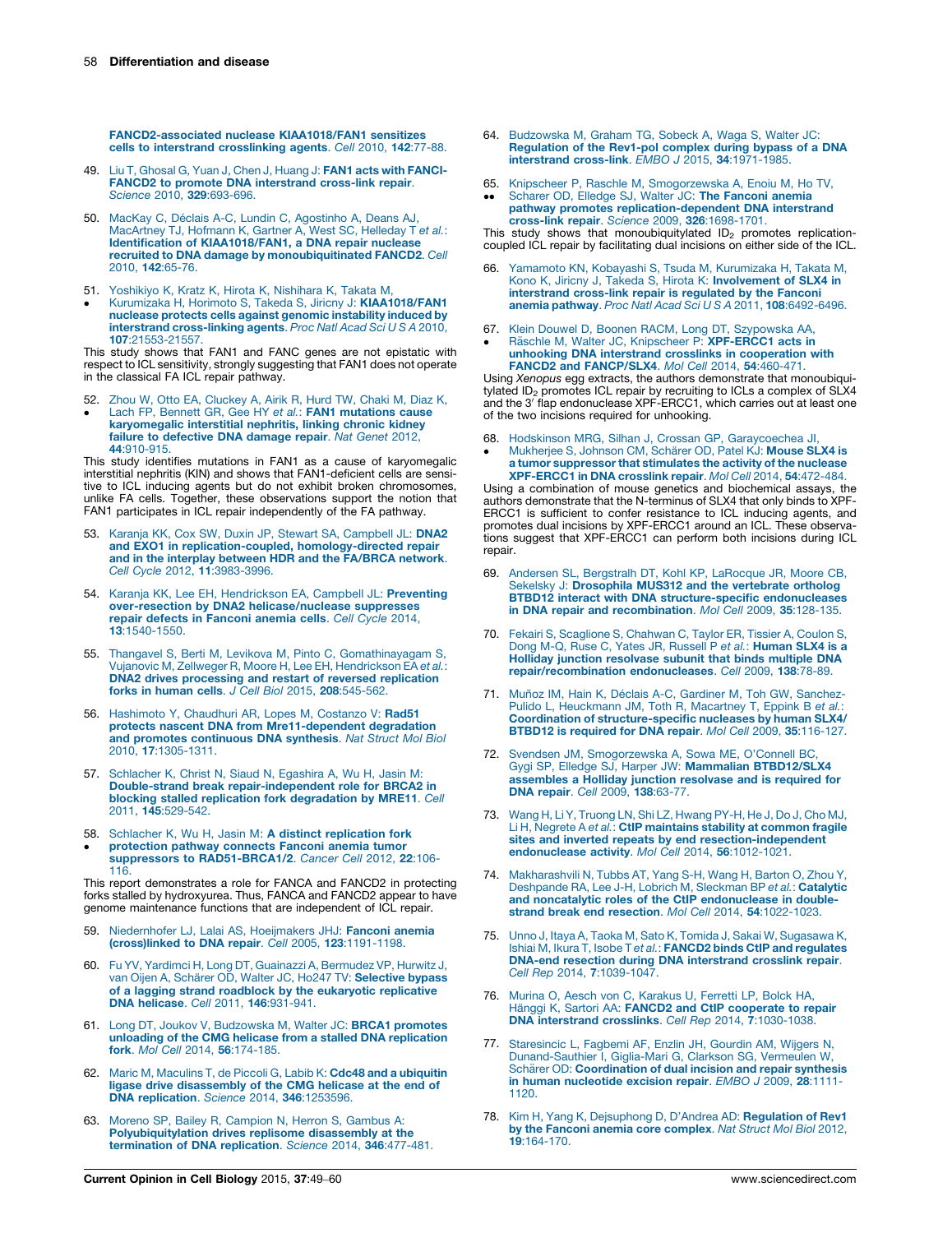- <span id="page-10-0"></span>79. Long DT, Raschle M, Joukov V, Walter JC: [Mechanism](http://refhub.elsevier.com/S0955-0674(15)00112-X/sbref1055) of RAD51 dependent DNA [interstrand](http://refhub.elsevier.com/S0955-0674(15)00112-X/sbref1055) cross-link repair. Science 2011, 333[:84-87.](http://refhub.elsevier.com/S0955-0674(15)00112-X/sbref1055)
- 80. Méchali M: [Eukaryotic](http://refhub.elsevier.com/S0955-0674(15)00112-X/sbref1060) DNA replication origins: many choices for [appropriate](http://refhub.elsevier.com/S0955-0674(15)00112-X/sbref1060) answers. Nat Rev Mol Cell Biol 2010, 11:728-738.
- 81. Zhang J, Dewar JM, [Budzowska](http://refhub.elsevier.com/S0955-0674(15)00112-X/sbref1065) M, Motnenko A, Cohn MA,  $\bullet$ Walter JC: DNA [interstrand](http://refhub.elsevier.com/S0955-0674(15)00112-X/sbref1065) cross-link repair requires [replication-fork](http://refhub.elsevier.com/S0955-0674(15)00112-X/sbref1065) convergence. Nat Struct Mol Biol 2015, 22:242- [247.](http://refhub.elsevier.com/S0955-0674(15)00112-X/sbref1065)

This report demonstrates that a single replication fork encountering an ICL in Xenopus egg extracts is extremely stable but incompetent to trigger repair. When a second fork arrives, even after an extended delay, repair takes place. These data imply that fork convergence is a viable strategy to promote repair in mammalian cells, where there will usually be a significant delay between arrival of the first and second forks.

82. [Petermann](http://refhub.elsevier.com/S0955-0674(15)00112-X/sbref1070) E, Orta ML, Issaeva N, Schultz N, Helleday T:

 $\bullet$ [Hydroxyurea-stalled](http://refhub.elsevier.com/S0955-0674(15)00112-X/sbref1070) replication forks become progressively inactivated and require two different [RAD51-mediated](http://refhub.elsevier.com/S0955-0674(15)00112-X/sbref1070) [pathways](http://refhub.elsevier.com/S0955-0674(15)00112-X/sbref1070) for restart and repair. Mol Cell 2010, 37:492-502.

This report shows that replication forks collapse only after prolonged stalling in hydroxyurea, demonstrating the intrinsic stability of forks in mammalian cells.

- 83. Toledo LI, [Altmeyer](http://refhub.elsevier.com/S0955-0674(15)00112-X/sbref1075) M, Rask M-B, Lukas C, Larsen DH,
- $\bullet$ Povlsen LK, [Bekker-Jensen](http://refhub.elsevier.com/S0955-0674(15)00112-X/sbref1075) S, Mailand N, Bartek J, Lukas J: ATR prohibits replication [catastrophe](http://refhub.elsevier.com/S0955-0674(15)00112-X/sbref1075) by preventing global

exhaustion of RPA. Cell 2013, 155[:1088-1103.](http://refhub.elsevier.com/S0955-0674(15)00112-X/sbref1075) This study demonstrates that ATR signaling following DNA damage prevents RPA exhaustion by restraining origin firing. When ATR signaling is inhibited during hydroxyurea treatment, the nuclear pool of RPA is used up, leading to fork collapse. The work implies that under normal conditions when RPA is in excess, replication forks are very stable even after prolonged arrest.

- 84. Siddiqui K, On KF, Diffley JFX: [Regulating](http://refhub.elsevier.com/S0955-0674(15)00112-X/sbref1080) DNA replication in eukarya. Cold Spring Harb [Perspect](http://refhub.elsevier.com/S0955-0674(15)00112-X/sbref1080) Biol 2013:5.
- 85.
- $\bullet\bullet$ Huang J, Liu S, Bellani MA, [Thazhathveetil](http://refhub.elsevier.com/S0955-0674(15)00112-X/sbref1085) AK, Ling C, de<br>Winter JP, Wang Y, Wang W, Seidman MM: **The DNA [translocase](http://refhub.elsevier.com/S0955-0674(15)00112-X/sbref1085)** [FANCM/MHF](http://refhub.elsevier.com/S0955-0674(15)00112-X/sbref1085) promotes replication traverse of DNA [interstrand](http://refhub.elsevier.com/S0955-0674(15)00112-X/sbref1085) crosslinks. Mol Cell 2013, 52:1-13.

This paradigm-shifting study demonstrates that in mammalian tissue culture cells, a single DNA replication fork can bypass an intact ICL without unhooking it, and that this 'traverse' reaction requires FANCM. The work suggests that a single fork is sufficient to trigger ICL repair, probably by generating a similar X-shaped structure to the one created when two forks converge on an ICL.

- Yardimci H, Wang X, [Loveland](http://refhub.elsevier.com/S0955-0674(15)00112-X/sbref1090) AB, Tappin I, Rudner DZ, Hurwitz J, van Oijen AM, Walter JC: [Bypass](http://refhub.elsevier.com/S0955-0674(15)00112-X/sbref1090) of a protein barrier by a [replicative](http://refhub.elsevier.com/S0955-0674(15)00112-X/sbref1090) DNA helicase. Nature 2012, 492:205-209.
- 87. Zhang J, Walter JC: [Mechanism](http://refhub.elsevier.com/S0955-0674(15)00112-X/sbref1095) and regulation of incisions during DNA [interstrand](http://refhub.elsevier.com/S0955-0674(15)00112-X/sbref1095) cross-link repair. DNA Repair 2014, 19[:135-142.](http://refhub.elsevier.com/S0955-0674(15)00112-X/sbref1095)
- 88. Voulgaridou G-P, [Anestopoulos](http://refhub.elsevier.com/S0955-0674(15)00112-X/sbref1100) I, Franco R, Panayiotidis MI, Pappa A: DNA damage induced by [endogenous](http://refhub.elsevier.com/S0955-0674(15)00112-X/sbref1100) aldehydes: current state of knowledge. Mutat [Res/Fundamental](http://refhub.elsevier.com/S0955-0674(15)00112-X/sbref1100) Mol Mech [Mutagenesis](http://refhub.elsevier.com/S0955-0674(15)00112-X/sbref1100) 2011, 711:13-27.
- 89. [Mosammaparast](http://refhub.elsevier.com/S0955-0674(15)00112-X/sbref1105) N, Shi Y: Reversal of histone methylation: biochemical and molecular [mechanisms](http://refhub.elsevier.com/S0955-0674(15)00112-X/sbref1105) of histone [demethylases](http://refhub.elsevier.com/S0955-0674(15)00112-X/sbref1105). Annu Rev Biochem 2010, 79:155-179.
- 90. Shen L, Song C-X, He C, Zhang Y: [Mechanism](http://refhub.elsevier.com/S0955-0674(15)00112-X/sbref1110) and function of oxidative reversal of DNA and RNA [methylation](http://refhub.elsevier.com/S0955-0674(15)00112-X/sbref1110). Annu Rev Biochem 2014, 83[:585-614.](http://refhub.elsevier.com/S0955-0674(15)00112-X/sbref1110)
- 91. Luo W, Li H, Zhang Y, Ang CY: [Determination](http://refhub.elsevier.com/S0955-0674(15)00112-X/sbref1115) of formaldehyde in blood plasma by [high-performance](http://refhub.elsevier.com/S0955-0674(15)00112-X/sbref1115) liquid chromatography with [fluorescence](http://refhub.elsevier.com/S0955-0674(15)00112-X/sbref1115) detection. J Chromatogr B Biomed Sci Appl 2001, 753[:253-257.](http://refhub.elsevier.com/S0955-0674(15)00112-X/sbref1115)
- 92. Heck HD, [Casanova-Schmitz](http://refhub.elsevier.com/S0955-0674(15)00112-X/sbref1120) M, Dodd PB, Schachter EN, Witek TJ, Tosun T: Formaldehyde (CH2O) [concentrations](http://refhub.elsevier.com/S0955-0674(15)00112-X/sbref1120) in the blood of humans and [Fischer-344](http://refhub.elsevier.com/S0955-0674(15)00112-X/sbref1120) rats exposed to CH<sub>2</sub>O [under](http://refhub.elsevier.com/S0955-0674(15)00112-X/sbref1120) controlled [conditions](http://refhub.elsevier.com/S0955-0674(15)00112-X/sbref1120). Am Ind Hyg Assoc J 1985, 46:1-3.
- 93. Chaw YF, Crane LE, Lange P, Shapiro R: [Isolation](http://refhub.elsevier.com/S0955-0674(15)00112-X/sbref1125) and identification of cross-links from [formaldehyde-treated](http://refhub.elsevier.com/S0955-0674(15)00112-X/sbref1125) nucleic acids. [Biochemistry](http://refhub.elsevier.com/S0955-0674(15)00112-X/sbref1125) 1980, 19:5525-5531.
- 94. Huang H, Hopkins PB: DNA interstrand [cross-linking](http://refhub.elsevier.com/S0955-0674(15)00112-X/sbref1130) by [formaldehyde:](http://refhub.elsevier.com/S0955-0674(15)00112-X/sbref1130) nucleotide sequence preference and covalent structure of the [predominant](http://refhub.elsevier.com/S0955-0674(15)00112-X/sbref1130) cross-link formed in synthetic [oligonucleotides](http://refhub.elsevier.com/S0955-0674(15)00112-X/sbref1130). J Am Chem Soc 1993, 115:9402-9408.
- 95. Brooks PJ, Zakhari S: [Acetaldehyde](http://refhub.elsevier.com/S0955-0674(15)00112-X/sbref1135) and the genome: beyond nuclear DNA adducts and [carcinogenesis](http://refhub.elsevier.com/S0955-0674(15)00112-X/sbref1135). J Am Chem Soc 2003, 125[:50-61.](http://refhub.elsevier.com/S0955-0674(15)00112-X/sbref1135)
- 96. Matsuda T, [Kawanishi](http://refhub.elsevier.com/S0955-0674(15)00112-X/sbref1140) M, Yagi T, Matsui S, Takebe H: Specific tandem GG to TT base substitutions induced by [acetaldehyde](http://refhub.elsevier.com/S0955-0674(15)00112-X/sbref1140) are due to [intra-strand](http://refhub.elsevier.com/S0955-0674(15)00112-X/sbref1140) crosslinks between adjacent guanine bases. Nucleic Acids Res 1998, 26[:1769-1774.](http://refhub.elsevier.com/S0955-0674(15)00112-X/sbref1140)
- 97. Wang M, [McIntee](http://refhub.elsevier.com/S0955-0674(15)00112-X/sbref1145) EJ, Cheng G, Shi Y, Villalta PW, Hecht SS: Identification of DNA adducts of [acetaldehyde](http://refhub.elsevier.com/S0955-0674(15)00112-X/sbref1145). Chem Res Toxicol 2000, 13[:1149-1157.](http://refhub.elsevier.com/S0955-0674(15)00112-X/sbref1145)
- 98. [Kozekov](http://refhub.elsevier.com/S0955-0674(15)00112-X/sbref1150) ID, Nechev LV, Moseley MS, Harris CM, Rizzo CJ,<br>Stone MP, Harris TM: **DNA interchain [cross-links](http://refhub.elsevier.com/S0955-0674(15)00112-X/sbref1150) formed by** acrolein and [crotonaldehyde](http://refhub.elsevier.com/S0955-0674(15)00112-X/sbref1150). J Am Chem Soc 2003, 125:50-61.
- 99. Wang H, Kozekov ID, Harris TM, Rizzo CJ: [Site-specific](http://refhub.elsevier.com/S0955-0674(15)00112-X/sbref1155) synthesis and reactivity of [oligonucleotides](http://refhub.elsevier.com/S0955-0674(15)00112-X/sbref1155) containing stereochemically defined [1,N2-deoxyguanosine](http://refhub.elsevier.com/S0955-0674(15)00112-X/sbref1155) adducts of the lipid peroxidation product [trans-4-hydroxynonenal](http://refhub.elsevier.com/S0955-0674(15)00112-X/sbref1155). J Am Chem Soc 2003, 125[:5687-5700.](http://refhub.elsevier.com/S0955-0674(15)00112-X/sbref1155)
- 100. Summerfield FW, Tappel AL: Detection and [measurement](http://refhub.elsevier.com/S0955-0674(15)00112-X/sbref1160) by [high-performance](http://refhub.elsevier.com/S0955-0674(15)00112-X/sbref1160) liquid chromatography of malondialdehyde [crosslinks](http://refhub.elsevier.com/S0955-0674(15)00112-X/sbref1160) in DNA. Anal Biochem 1984, 143:265-271.
- 101. Kozekov ID, Nechev LV, [Sanchez](http://refhub.elsevier.com/S0955-0674(15)00112-X/sbref1165) A, Harris CM, Lloyd RS, Harris TM: Interchain [cross-linking](http://refhub.elsevier.com/S0955-0674(15)00112-X/sbref1165) of DNA mediated by the<br>[principal](http://refhub.elsevier.com/S0955-0674(15)00112-X/sbref1165) adduct of acrolein. Chem Res Toxicol 2001, 14:1482-[1485.](http://refhub.elsevier.com/S0955-0674(15)00112-X/sbref1165)
- 102. Cho Y-J, Wang H, [Kozekov](http://refhub.elsevier.com/S0955-0674(15)00112-X/sbref1170) ID, Kurtz AJ, Jacob J, Voehler M, Smith J, Harris TM, Lloyd RS, Rizzo CJ et al.: [Stereospecific](http://refhub.elsevier.com/S0955-0674(15)00112-X/sbref1170) formation of interstrand [carbinolamine](http://refhub.elsevier.com/S0955-0674(15)00112-X/sbref1170) DNA cross-links by crotonaldehyde- and [acetaldehyde-derived](http://refhub.elsevier.com/S0955-0674(15)00112-X/sbref1170) alpha-CH3- gamma-OH-1, N2-propano-2'[-deoxyguanosine](http://refhub.elsevier.com/S0955-0674(15)00112-X/sbref1170) adducts in the [5](http://refhub.elsevier.com/S0955-0674(15)00112-X/sbref1170)'[-CpG-3](http://refhub.elsevier.com/S0955-0674(15)00112-X/sbref1170)' [sequence](http://refhub.elsevier.com/S0955-0674(15)00112-X/sbref1170). Chem Res Toxicol 2006, 19:195-208.
- 103. Ridpath JR, [Nakamura](http://refhub.elsevier.com/S0955-0674(15)00112-X/sbref1175) A, Tano K, Luke AM, Sonoda E, Arakawa H, [Buerstedde](http://refhub.elsevier.com/S0955-0674(15)00112-X/sbref1175) JM, Gillespie DAF, Sale JE, Yamazoe M et al.: Cells deficient in the FANC/BRCA pathway are [hypersensitive](http://refhub.elsevier.com/S0955-0674(15)00112-X/sbref1175) to plasma levels of [formaldehyde](http://refhub.elsevier.com/S0955-0674(15)00112-X/sbref1175). Cancer Res 2007, 67:11117- [11122.](http://refhub.elsevier.com/S0955-0674(15)00112-X/sbref1175)
- 104. [Langevin](http://refhub.elsevier.com/S0955-0674(15)00112-X/sbref1180) F, Crossan GP, Rosado IV, Arends MJ, Patel KJ: Fancd2 • counteracts the toxic effects of naturally produced aldehydes<br>in mice. Nature 2011, 475[:53-58.](http://refhub.elsevier.com/S0955-0674(15)00112-X/sbref1180)<br>This study shows that Aldh2<sup>-/-</sup> Fancd2<sup>-/-</sup> mice develop acute leukemia [counteracts](http://refhub.elsevier.com/S0955-0674(15)00112-X/sbref1180) the toxic effects of naturally produced aldehydes

and, when exposed to ethanol, bone marrow failure. These results suggest that endogenous aldehydes might trigger bone marrow failure and leukemia in FA patients.

105. Garaycoechea JI, Crossan GP, Langevin F, Daly M, Arends MJ, .. Patel KJ: Genotoxic consequences of endogenous aldehydes on mouse haematopoietic stem cell function. Nature 2012

[http://dx.doi.org/10.1038/nature11368.](http://dx.doi.org/10.1038/nature11368)<br>This study shows that *Aldh2<sup>-/ –</sup> Fancd2<sup>-/ –</sup> m*ice that do not get leukemia develop aplastic anemia with concomitant depletion of hematopoietic stem and progenitor cells. These observations suggest that aldehyde toxicity causes bone marrow failure by depleting hematopoietic stem and progenitor cell pools.

- 106. Pontel L, Rosado IV, [Burgos-Barragan](http://refhub.elsevier.com/S0955-0674(15)00112-X/sbref1190) G, Garaycoechea JI, Yu R et al.: Endogenous formaldehyde is a [hematopoietic](http://refhub.elsevier.com/S0955-0674(15)00112-X/sbref1190) stem cell genotoxin and metabolic [carcinogen](http://refhub.elsevier.com/S0955-0674(15)00112-X/sbref1190). Mol Cell 2015. in press.
- 107.
- $\bullet$ Rosado IV, [Langevin](http://refhub.elsevier.com/S0955-0674(15)00112-X/sbref1195) F, Crossan GP, Takata M, Patel KJ: [Formaldehyde](http://refhub.elsevier.com/S0955-0674(15)00112-X/sbref1195) catabolism is essential in cells deficient for the Fanconi anemia [DNA-repair](http://refhub.elsevier.com/S0955-0674(15)00112-X/sbref1195) pathway. Nat Struct Mol Biol 2011, 18[:1432-1434.](http://refhub.elsevier.com/S0955-0674(15)00112-X/sbref1195)

This paper demonstrates formaldehyde detoxifying enzyme ADH5 are synthetically lethal. By contrast, ALDH2 (catalyzes mainly acetaldehyde) is not synthetically lethal with FANCC, suggesting that formaldehyde is more genotoxic than acetaldehyde.

108.  $\bullet$ Hira A, Yabe H, Yoshida K, Okuno Y, [Shiraishi](http://refhub.elsevier.com/S0955-0674(15)00112-X/sbref1200) Y, Chiba K,<br>Tanaka H, Miyano S, [Nakamura](http://refhub.elsevier.com/S0955-0674(15)00112-X/sbref1200) J, Kojima S e*t al.*: **Variant ALDH2** is associated with accelerated [progression](http://refhub.elsevier.com/S0955-0674(15)00112-X/sbref1200) of bone marrow failure in [Japanese](http://refhub.elsevier.com/S0955-0674(15)00112-X/sbref1200) Fanconi anemia patients. Blood 2013, 122[:3206-3209.](http://refhub.elsevier.com/S0955-0674(15)00112-X/sbref1200)